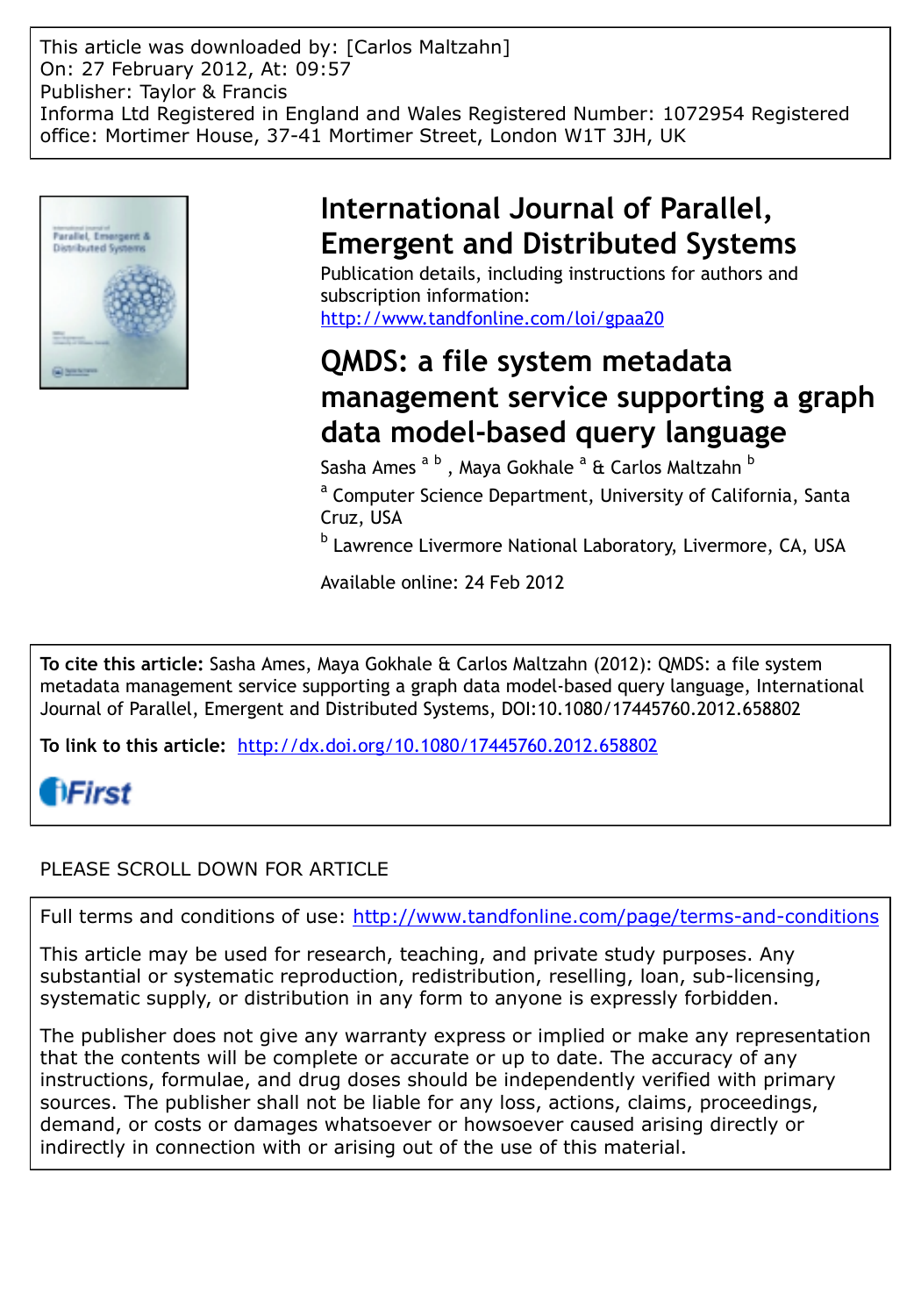

### QMDS: a file system metadata management service supporting a graph data model-based query language

Sasha Ames<sup>a,b\*</sup>, Maya Gokhale<sup>a</sup> and Carlos Maltzahn<sup>b</sup>

<sup>a</sup>Computer Science Department, University of California, Santa Cruz, USA; <sup>b</sup>Lawrence Livermore National Laboratory, Livermore, CA, USA

(Received 9 December 2011; final version received 10 January 2012)

File system metadata management has become a bottleneck for many data-intensive applications that rely on high-performance file systems. Part of the bottleneck is due to the limitations of an almost 50-year-old interface standard with metadata abstractions that were designed at a time when high-end file systems managed less than 100 MB. Today's high-performance file systems store 7 – 9 orders of magnitude more data, resulting in a number of data items for which these metadata abstractions are inadequate, such as directory hierarchies unable to handle complex relationships among data. Users of file systems have attempted to work around these inadequacies by moving application-specific metadata management to relational databases to make metadata searchable. Splitting file system metadata management into two separate systems introduces inefficiencies and systems management problems. To address this problem, we propose QMDS: a file system metadata management service that integrates all file system metadata and uses a graph data model with attributes on nodes and edges. Our service uses a query language interface for file identification and attribute retrieval. We present our metadata management service design and architecture and study its performance using a text analysis benchmark application. Results from our QMDS prototype show the effectiveness of this approach. Compared to the use of a file system and relational database, the QMDS prototype shows superior performance for both ingest and query workloads.

Keywords: graph data model; query language; metadata management

#### 1. Introduction

While storage systems continue to increase in volume and to improve in throughput, the organisation of user-defined metadata has lagged behind and has become a bottleneck for data-intensive applications. The growth in storage accompanies a surge in data-intensive scientific computing, in which we have witnessed 1000-fold increases in data volume over the past decade [8]. Cheaper costs for storage and higher bandwidth per system have enabled data capture at the required volumes. Much of the data are stored in file systems using the POSIX interface, a standard based on the systems first designed 50 years ago, based on a hierarchal data model for file organisation. This arrangement originated for systems with 10,000s of files, yet now we store 7– 9 orders of magnitude greater number of files within a single system.

<http://dx.doi.org/10.1080/17445760.2012.658802>

<http://www.tandfonline.com>

<sup>\*</sup>Corresponding author. Email: sasha@llnl.gov

ISSN 1744-5760 print/ISSN 1744-5779 online

This material is published by permission of the [INSERT Laboratory, operated by INSERT University for the US Department of INSERT under Contract No. [INSERT contract number]. The U.S. Government retains for itself, and others acting on its behalf, a paid-up, non-exclusive, and irrevocable worldwide license in said article to reproduce, prepare derivative works, distribute copies to the public, and perform publicly and display publicly, by or on behalf of the Government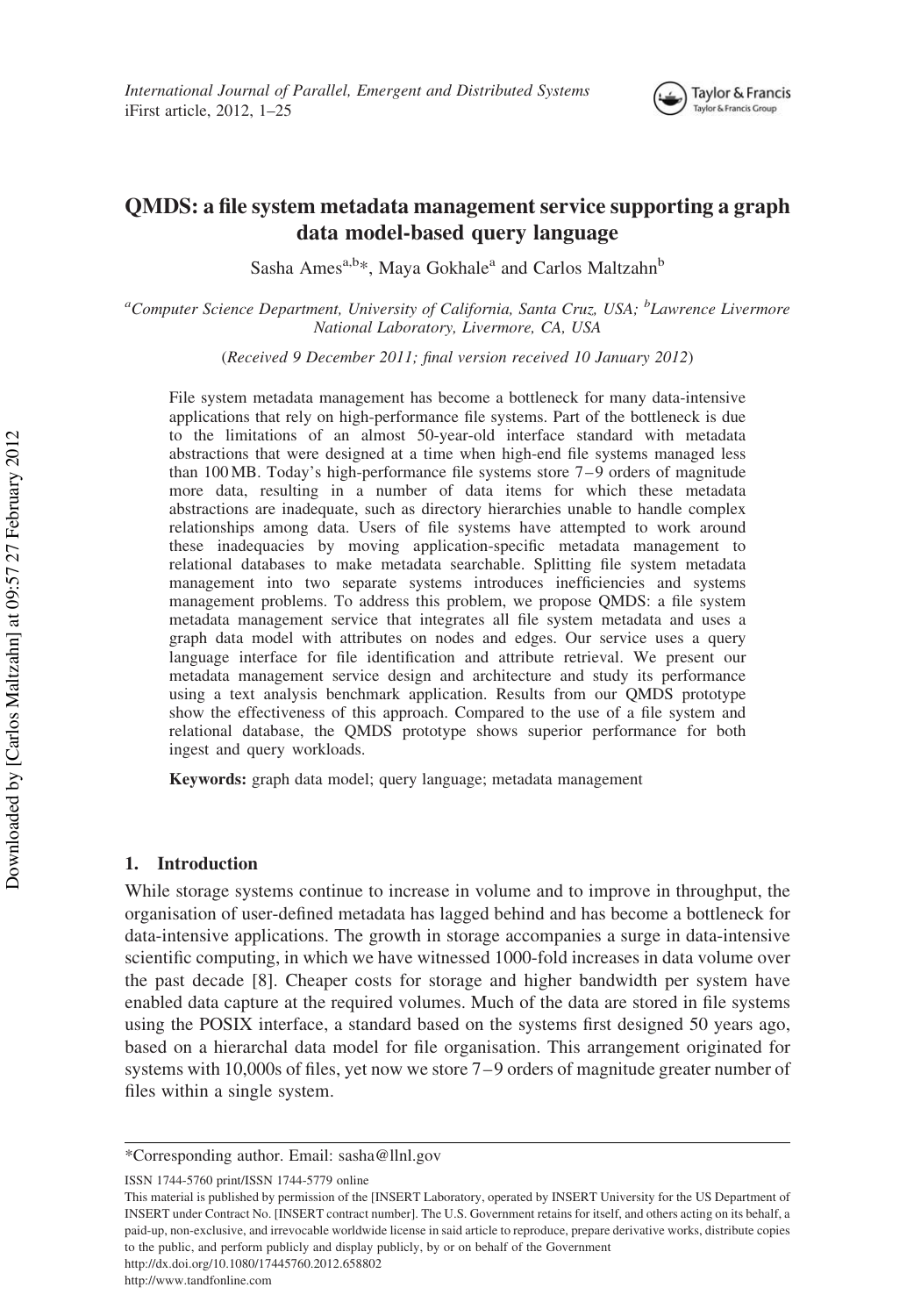#### 2 S. Ames et al.

Raw data growth has been accompanied by an increase in the capabilities of data analysis, which has resulted in the growth of additional related metadata. For instance, the Sloan Digital Sky Survey (SDSS) [33,40] comprises a collection of photographic image and spectra files, and a catalogue containing image and instrument metadata, photometric and spectroscopic object data. While the data size of the raw photographic imagery has grown from 2.3 to 15 TB over the span of seven releases, the catalogue has grown from being an order of magnitude smaller than the raw data size to become 14% larger.

The needs of today's applications force us to address the limitations of the POSIX interface, in which the only user-defined metadata constructs available are the file name and its location within a hierarchical name space. While hierarchies have served as a useful organisational tool and still have benefits, they are deficient [38], in part due to the inability to express more complex relationships that occur among data. In contrast, a data model that conveys relationships and extends hierarchies would be the one employing a graph structure. The graph data model is suitable to many arrangements of data found in a variety of applications [22]. Graphs fit existing file systems through subsuming hierarchical tree structures and have proven useful in experience with ranking algorithms [39] for search results.

We identify three application domains with examples of graph metadata:

- . Mentioned above, the SDSS catalogue metadata contains some hierarchical organisation with additional relationships throughout. Notably, the catalogue contains a network of neighbour relationships between pairs of photometric objects. All these relationships are conventionally represented using relational tables.
- $\bullet$  The Livermore entity extractor (Lextrac) [12] was designed as a benchmark for text analysis. The application uses text document corpuses, which are processed within the extractor application to find significant entities and entity co-occurrences. These are significant pairs of entities within a particular document with a distance metric. Their discovery results in a factor of 10 greater volume of metadata stored over the original text data size. Relationships among the documents, entities and cooccurrences form a graph that must be managed and queried. The relationship between documents and entities is bipartite, and these metadata appear difficult to partition.
- . Metadata from HPC performance tools, such as OpenSpeedShop tool [42], related provenance information from the HPC application build environment and source file version control, are presently managed in separate schemes for each. The graph data model fits the interrelationship of code objects, data collected by the tool and the provenance of the build process from executable, object binary files and source code. Moreover, there is no established methodology for developers to manage these types of metadata, so each developer may choose an ad hoc scheme of his own [36].

Applications also need to locate files, and POSIX paths are limited in that capability. Paths require exact knowledge of location, namely the directory and file name components, in contrast to a query interface that allows many combinations of terms or expressions that could result in desired data. It is important for such an interface to fit the data model; thus, a query language for searching a graph data model would be appropriate.

Applications instead have employed their own solutions for file metadata management separate from file systems, often using relational databases given the strengths of the relational model, SQL language and mature technology. The use of relational databases requires a schema and index configuration specifically for every application. When the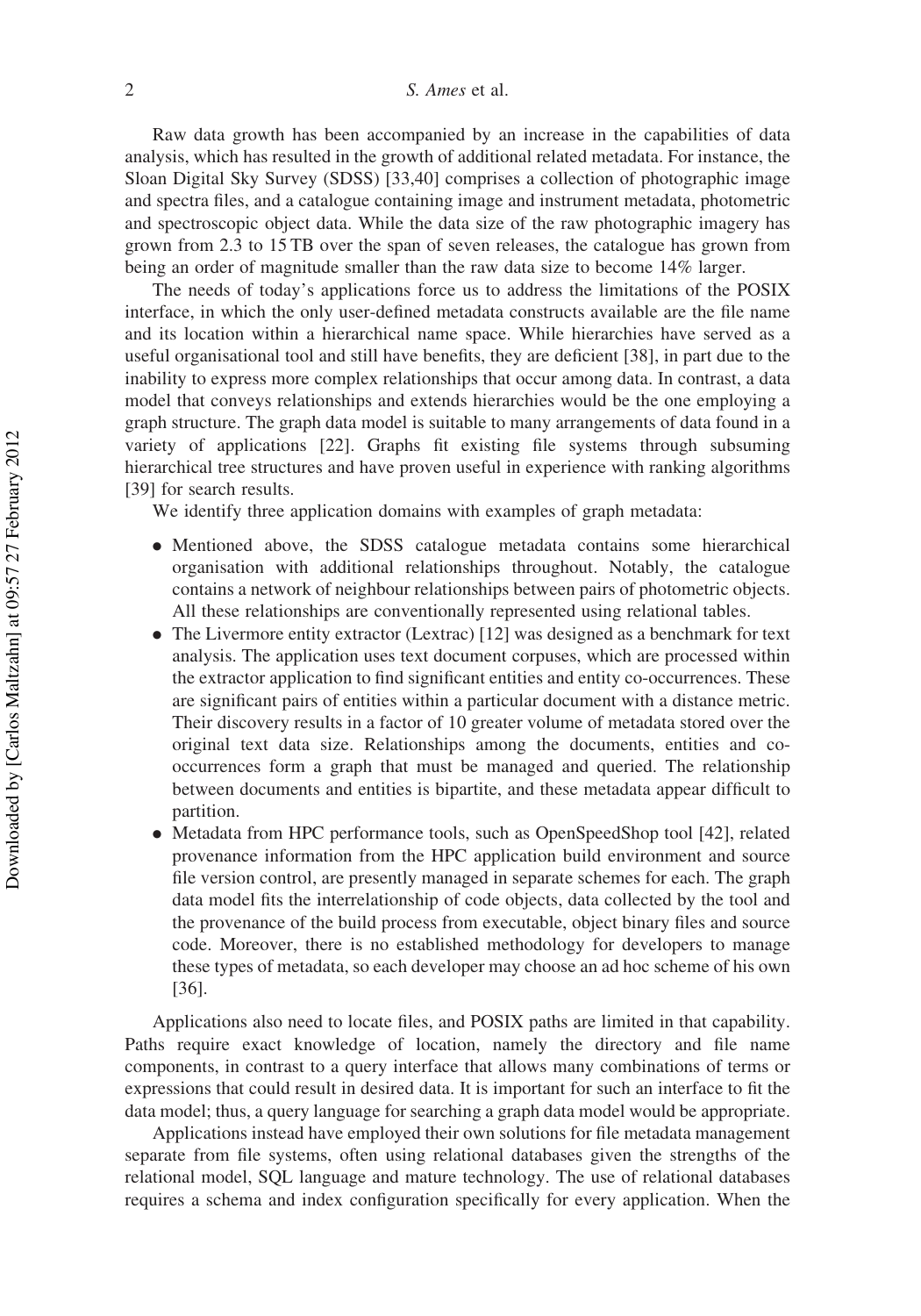application's data structures change, the database design must be modified. On the other hand, file systems are generally configured and tuned for the shared use of a variety of applications. Moreover, when applications must use two systems, the file system and the database, their dual use creates management problems. For instance, references to files within the databases must be updated to reflect changes in file systems.

In this paper, we discuss an exploration of our approach to the problem: the use of a graph data model for representing file system user-defined metadata and a query language for retrieval. The purpose of this approach is to provide management of user-defined file metadata along with data under a single file system interface, delivering a common service across applications. Applications would be able to offload their metadata management needs to the service, alleviating the need for their own solution. This arrangement would benefit applications by reducing their code complexity, by virtue of not having their own custom metadata management components. A second benefit is improved opportunities for interoperability among separate applications. For instance in HPC code development, developers would have the opportunity to consider the metadata from several performance tools, such as OpenSpeedShop, provenance from their build process and version information.

This approach we have named QMDS, which we envision as extending existing metadata services (MDS), adding Queriability. However, for the purpose of exploring the graph data model and query language for this paper, we have implemented a single-host file systems in user space (FUSE) file system service. We have limited the scope of our research to retrieving files and attributes of files according to user-defined metadata and relationships among the files. We consider changes to POSIX systems calls as a consequence of our approach of extending POSIX with a query interface, but file data I/O is not part of the work. Also, we do not try to solve general graph problems, such as a shortest path algorithm, nor are standard file system operations a focus of this work.

Prior experience in attempting to use a relational database for file metadata with a graph structure [2] has led us to our approach of implementing our own store for such metadata [3], and we have continued to pursue that approach in this work. Our performance results presented in Section 6 show a validation of this approach, exhibiting superior performance of our system against that of a relational database.

The contributions of this paper are (1) the design and prototype implementation of QMDS based on a graph data model; (2) the design and prototype implementation of the Quasar query language specifically designed for the graph data model; (3) findings from the static and dynamic analysis of three workloads using QMDS; (4) quantitative evaluation of a QMDS prototype compared to a hierarchical file system plus relational database. Our evaluation uses a workload from the Lextrac case study described above, and we use its metadata for examples of the data model and queries from our language throughout the paper. We have chosen it because of its relatively large metadata to data size and complex graph structure. We additionally contrast our data model with the use of an extended attribute (x-attr)-based approach and the use of resource description framework (RDF) triples. We evaluate those approaches in part of the evaluation.

#### 2. Related work

Vast growth in data has been accompanied by the need to grow individual file system namespaces, resulting in distributed file systems. Some only distribute the data, while the metadata management of files and the hierarchical namespace can be handled by a single host. However, advances in distributed metadata management have shown that a directory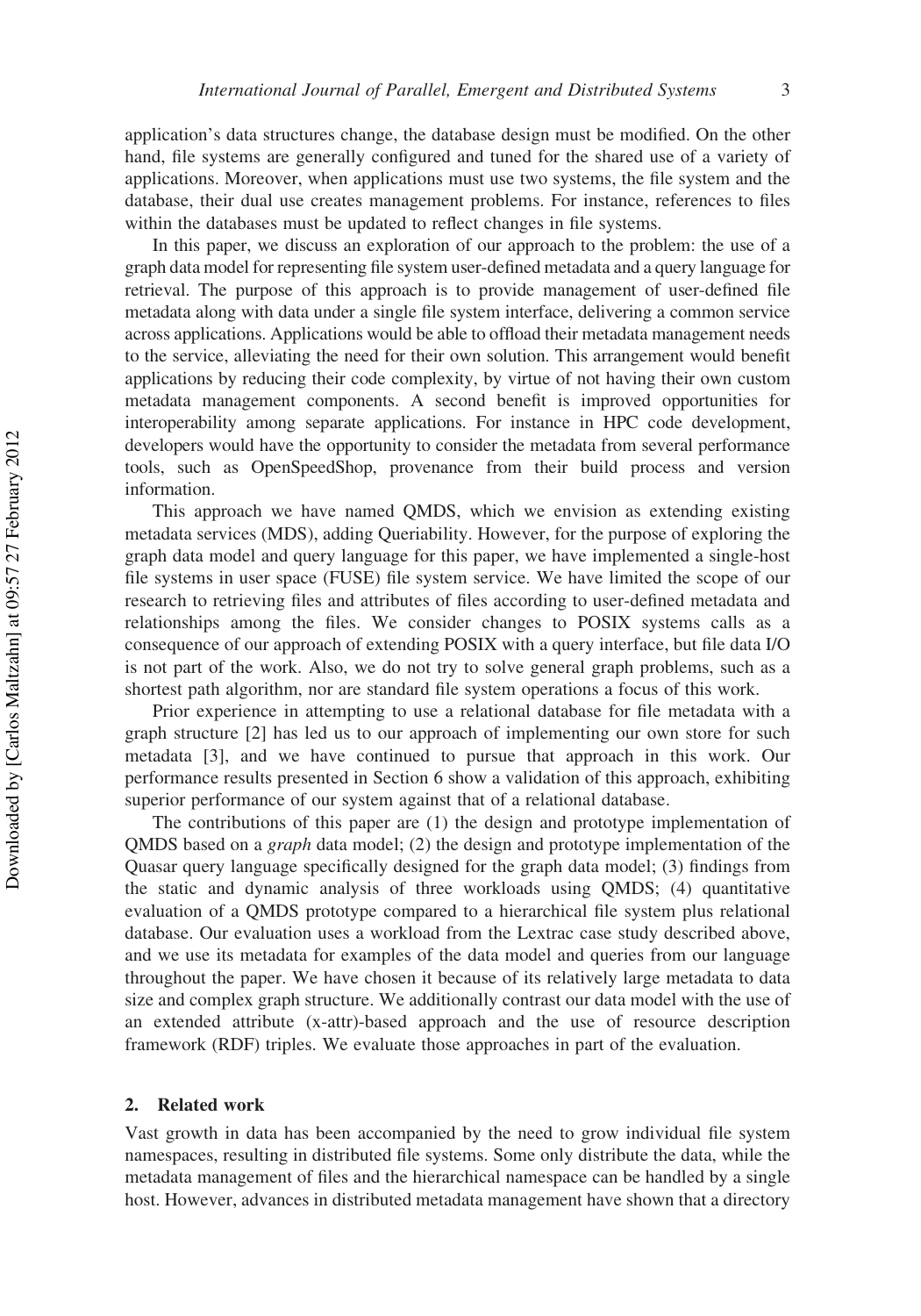hierarchy can span multiple nodes efficiently [45]. This approach assumes a hierarchical name space with few non-hierarchical links.

The x-attr API gives applications some ability to store their own metadata for files, but the API is not widely adopted. The API works on a per file basis, i.e. attributes are retrieved given a path to a file, but lacks query functionality for files based on attribute values. Semantic File Systems [16] provided that functionality by placing attribute-based naming into path expressions. The Logic File System [30] provided and interface that uses Boolean algebra expressions for defining multiple views of files. However, these concepts have not been adopted into mainstream file systems. Other approaches have a separate systems interface to handle searching and views of files, namely the Property List DIRectory system [23], Nebula [9], and attrFS [46]. Some systems combine POSIX paths with attributes [28,37] and directories with content [17]. Most recently, Perspective provided a decentralised home-network system that uses semantic attribute-based naming for both data access and management of files [35]. While many of these systems maintain the equivalent of x-attrs on files before these became part of POSIX, none provide edges to denote relationships among files.

There are a variety of *ad hoc* schemes in existence today to attach user-defined metadata with files, such as a distinguished suffix, encoding metadata in the filename, putting metadata as comments in the file or maintaining adjunct files related to primary data files. Search within file systems has, in practice, often relied on command-line utilities such as ls, find and grep.

Examples of searchable file systems using relational databases and keyword search engines include Apple's Spotlight [5], Beagle for Linux [7] and Windows FS Indexing [24], in which Spotlight also includes application-defined attribute-based searches for files. These systems provide full-text search, have indexing subsystems that are separate from the file systems, as opposed to index management within the same module or process as file system metadata management. A recent experimental file search system, Spyglass [21], provides attribute indexing using K-D trees. The authors also compare the performance of Spyglass with that of a relational database and find that Spyglass has superior query performance when executing joins over multiple attributes, but the research focused on traditional file attributes. None of the above systems allow for search over relationships.

PASS [25] proposed how provenance data could be managed behind a kernel-based interface and tied into the file system. Their model includes relationships among files, but they do not keep name– value pair attributes on these relationships. They restrict the scope of the relationships to the provenance domains. We propose a metadata store that manages any conceivable relationship between pairs of files.

Holland et al. propose a query language for Provenance [19]. They choose the Lorel language [1] from the Lore system as a basis for provenance. The Lorel data model (OEM) differs from ours, as it requires class definitions and treats attributes and data nodes as the same.

Many researchers have proposed graph query languages [4]. Of those that have been accompanied by backing implementations, relational databases were used to implement the languages. Experience with a relational database and graph language has not yielded suitable performance [20]. Moreover, there has been a trend towards the use of graph-based data model over relational systems due to inability of RDBMS to manage graph-structured data [34] and the growing interconnectedness of real-world data [14]. In the introduction to this paper, we identify several applications which use relational databases to represent what is essentially graph structured metadata; however, these applications are configured with schemas specific to their needs rather than a general graph schema.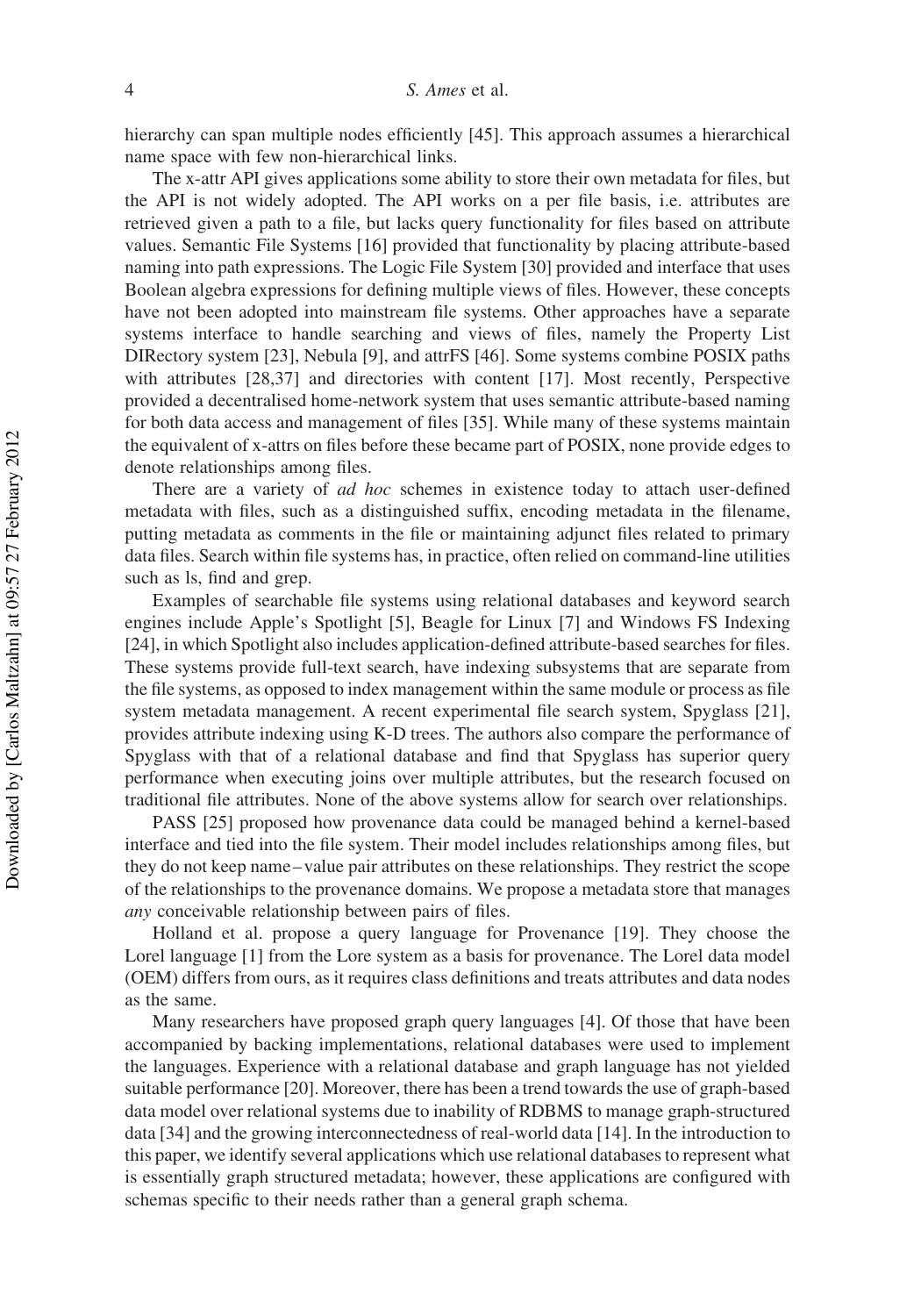There are several RDF triple stores, for instance, 4store [15] and RDF3X [29], which support the SPARQL language [32]. However, RDF is a data model different from what we are proposing in that RDF has only nodesand edges; there is no concept of an attribute. Moreover, these engines do not support range queries, which make their use very limited for our workloads. Neo4j [26] is an example graph database system that features a simple Java API. This approach requires that application developers program graph queries and handle complex operations, rather than use a robust query language interface that removes the complexity and handles optimisations for the application. The study performed in [43] describes some strengths, but points out some critical shortcomings of Neo4j.

#### 3. Logical design

Our goal in exploring QMDS is to examine its potential for the analysis and management of text, scientific and provenance metadata. In this section, we describe our logical data model and query language for QMDS.

#### 3.1 Data model

Our data model for file system metadata is a directed graph with attributes on nodes and edges, shown in Figure 1. Nodes in the graph can represent files, and this allows the system to manage relationships among files. We call our directed edges links, connecting parent and child nodes. Attributes are name– value pairs, like POSIX x-attrs. These may be placed on both nodes and links. Moreover, multiple edges are permitted between any pair of nodes. Figure 2 shows example file metadata structured using these constructs from the Lextrac example domain. In the example, the attributes placed on links contain the provenance of the relationship. For instance, the depicted rightmost link was created by the Stanford extractor, while the leftmost link was from the Unified extractor.

No application-specific 'schemas' need to be explicitly defined for nodes, edges and attributes, and no classes must be defined for node objects, as one would need in most object-oriented systems. This gives a degree of flexibility for applications to change their metadata requirements and allows for heterogeneity within a single system. A heterogeneous approach to managing metadata gives all applications the same tools to manage relationships.

File attributes include the name of the file and are not necessarily unique. Moreover, none of the attribute values must be unique for a particular attribute name, except for system-assigned IDs on files and links. This provision allows for different files using the same name in multiple views, such as for different applications, users or versions. File nodes act as directories using links to represent directory membership.



Figure 1. The QMDS graph data model contains files, links and attributes.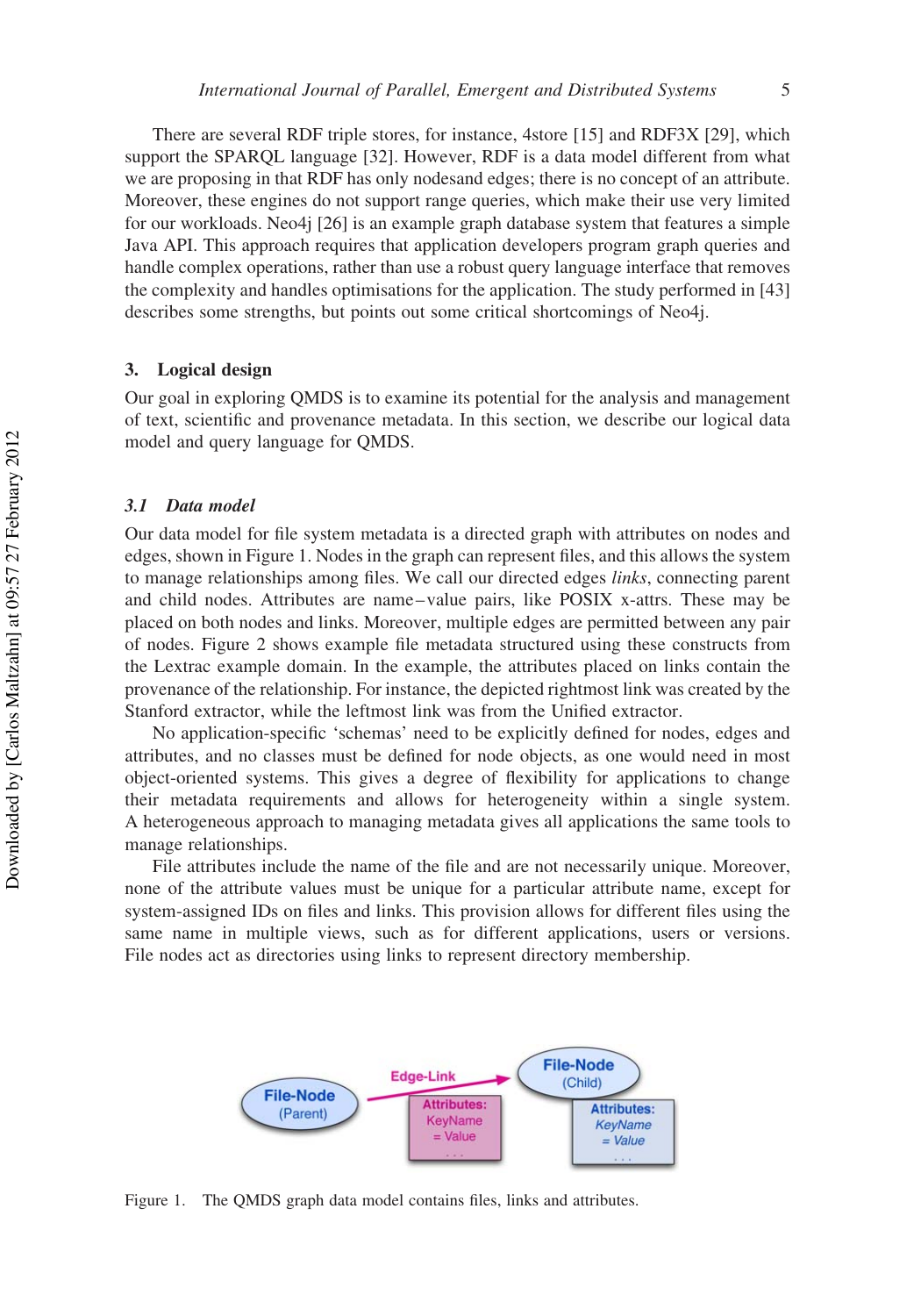

Figure 2. An example of files (nodes), links (edges) and attributes from the Lextrac case study application. Circles represent files, arrows represent links.

#### 3.2 Other data model approaches

To contrast our graph-based data model, we consider two other data models which could be used for QMDS. We look at, first, x-attrs and second, the RDF 'triple' data model.

#### 3.2.1 Extended attributes

X-attrs allow for the use of arbitrary name –value pairs attached to files. In contrast to a graph data model, there is no defined construct for relationships. x-attrs could be used to store the relationships, but that sort of metadata requires some logical overhead for management on the part of application.

Meta-attributes are required to store sets of relationships. In the example below for Lextrac, we have found that we need two layers of set identification for particular attributes. Then, because we have attributes on the links, those attributes need to either (1) encode in a single BLOB attribute-value on the file attribute, or (2) each link attribute represented as a separate file attribute with a specific attribute name-based encoding scheme.

For the BLOB encoding approach to link representation, the file attribute name might be specific to the relationship, but for a general solution for relationships, we might use two relationship-specific meta-attributes per file: one for parent link count, another for child link count. The meta-attributes will be overwritten frequently during application ingest of metadata if the application adds many links to particular files. Moreover, in order to have the link attached to both the parent and child file, such link metadata as x-attrs must be attached to both.

Another alternative for using attributes is to encode in multiple attributes any information attached to QMDS data model nodes to be added and attached to data file nodes of a particular application. This approach would not have the overhead of representing the links and creating additional files, but instead, stressing the x-attr API. In addition, there are no duplicated attributes for representing links on both parent and child files.

As an alternative to representing Lextrac using the QMDS graph data model, we have attempted to represent the metadata using x-attrs on files. The files are the traditional document files. For Lextrac, we do not need to create relational links between pairs of files.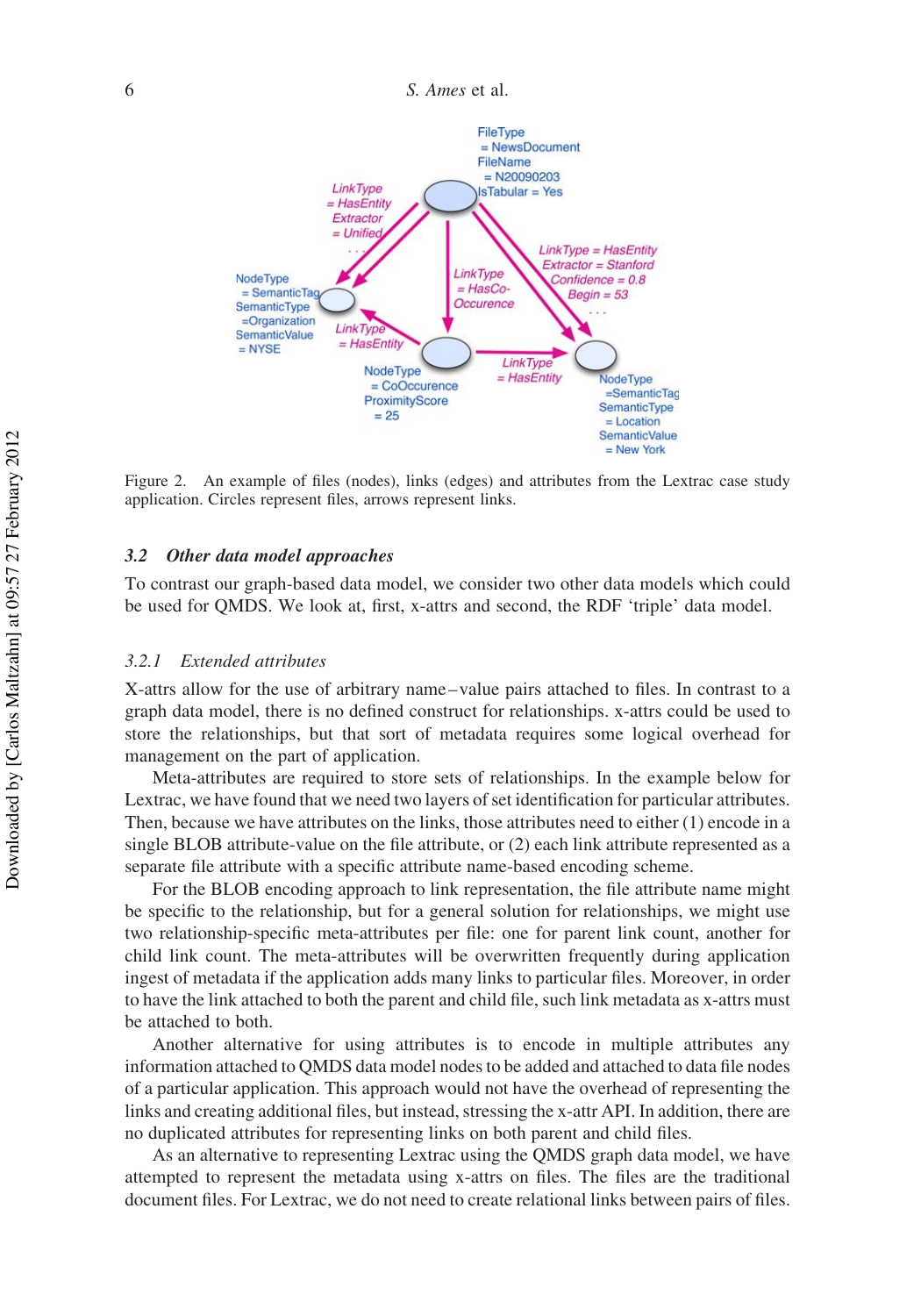However, we do need to manage entities and co-occurrences. We opt to store these items within x-attrs as sets. Managing the entities requires meta-attributes to enumerate the sets of entities, in which each set is generated by a particular extractor module within the Lextrac application pipeline. Then, we have a meta-attribute for each set, providing the count (hence, the two-layer approach mentioned above). We also have a meta-attribute for the co-occurrences to store the count. In Section 6.1 we present the results of ingest of this arrangement in comparison to the use of QMDS data model for Lextrac ingest.

#### 3.2.2 RDF

The key distinction between the RDF data model and the graph-based data model that we have chosen for QMDS is the use of higher level constructs. RDF uses triples to represent a graph of all concepts. In contrast, the QMDS data model makes a distinction among the following three concepts: nodes, edges and attributes. Nodes and edges, the higher level constructs, may each have attached attributes. The components of triples are the basic constructs. Verbs (RDF graph edges) in conjunction with objects (the RDF graph nodes) are used to describe the subjects (also RDF graph nodes).

To map the QMDS data model, one must define RDF nodes for every node and edge. Thus a system (application or service) must define the ids. Then triples are used for the following:

- (1) Connect RDF nodes representing QMDS graph nodes (parents) to RDF nodes representing QMDS graph edges.
- (2) Connect RDF nodes representing QMDS graph edges to RDF nodes representing QMDS nodes (children).
- (3) Connect RDF nodes representing both QMDS nodes and edges to RDF nodes representing QMDS attribute values. In this circumstance the triple 'verb' or RDF edge holds the QMDS attribute name.

In above cases (1) and (2), the RDF verb describes the generic relationship of either being the parent or child component of the QMDS edge.

The use of RDF triples to represent QMDS graph data is problematic in several ways. A collection of triples must be used to represent concepts which can be represented with other higher level abstractions. In addition, the single concept of RDF nodes has to represent multiple concepts – QMDS graph nodes, edges and attribute values – this adds confusion and ambiguity, as one cannot automatically know which type of concept is being represented. To further evaluate the use of RDF, we discuss an example of its use in practice in Section 6.3.

#### 3.3 Query language

Our query language, called Quasar, provides retrieval capabilities within graph-structured file system metadata. The query model centres on processing of sets, in which elements of the sets are files (nodes of the graph). Sets can be identified by particular attributes (e.g. all.pdf files) or the parents or children of a particular file. Each query produces a result set of nodes, which in context of file system metadata are virtual directories. Traditional set operations from set algebra can be applied to sets of files, these operators being set intersection, union and set difference. The other operations, attribute match, neighbour match, and navigation are specific to the query language and are described below.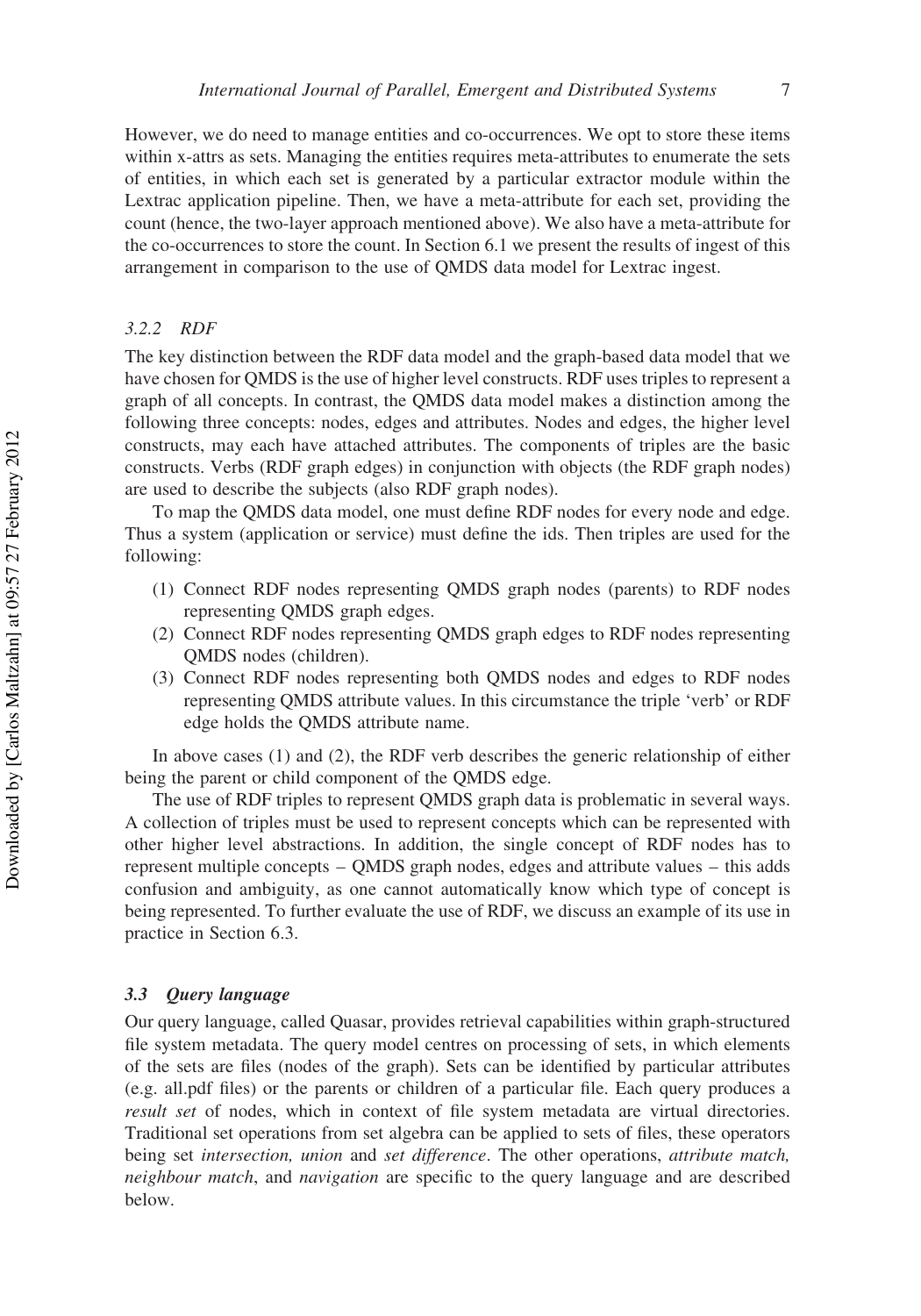#### 3.3.1 Operators

The attribute match operator, indicated by the MATCH keyword provides for identification and conjunction based on sets of files, each denoted by set elements that contain the attributes specified in the query expression. The match can be a single, a range or a set of specified attributes. Conjunction of sets through the match operator allows for attributebased refinement of collections of files. We provide for the conjunction of multiple attributes within a single match operator clause using the semicolon meta-character.

The neighbour match operator enables refinement of a set of nodes based on the condition of particular parents or children to the nodes within the set. In a simple case, a neighbour match operator might refine a set based on a particular attribute on the parents or children of the nodes in the initial set. A Quasar expression using a neighbour pattern match looks like:

 $MATCH$  FileType  $=$  NewsDocument CHILD  ${MATCH}$  SemanticType  $= 'Location'$ 

in which an input set containing files with [FileType, NewsDocument] is filtered to only those whose children match [SemanticType, Location]. A pattern match operator may also specify constraints on edges to parents or children based on edge attributes. The keywords PARENT or CHILD indicate neighbour pattern mach expressions. The brace meta-characters hold a sub-query

The navigation operator manipulates one or more elements in a set (node of the graph) by the action of 'following edges.' Navigation can go either in the direction of the edge (from parent to child), or vice-versa. Navigation can be constrained to only follow edges that meet particular criteria, as specified via attributes placed on the particular edges. The navigation operation (NAVIGATE) follows links in their 'forward' direction, from parent to child. There is also a corresponding operation (BACKNAV) to traverse from child to parent. For example, the query expression

 $MATCH$  FileType  $=$  'NewsDocument' NAVIGATE Extractor  $=$  Unified

will change the result set from all files with [FileType, NewsDocument] following links with the attribute [Extractor, Unified].

For attribute retrieval, the language features presentation functionality that returns attributes of files or links in a tabular-string format, as is common functionality for various query languages. Attribute names are specified with OUTPUT keyword-based clauses within the queries. Each clause contains the name of one or more attributes of whose values will be returned in the tabular output. Each row in the output corresponds to an element in the result set and each column contains an attribute value corresponding to the attribute name in the output clause. For example, the query expression:

 $MATCH$  FileType  $=$  'NewsDocument' OUTPUT FileName

lists all the files of [FileType,NewsDocument] by the values corresponding to their FileName attributes.

#### 3.3.2 Examples

To illustrate neighbour pattern matching, suppose we have a file system containing some files with attribute/value pair [FileType, NewsDocument] and other files with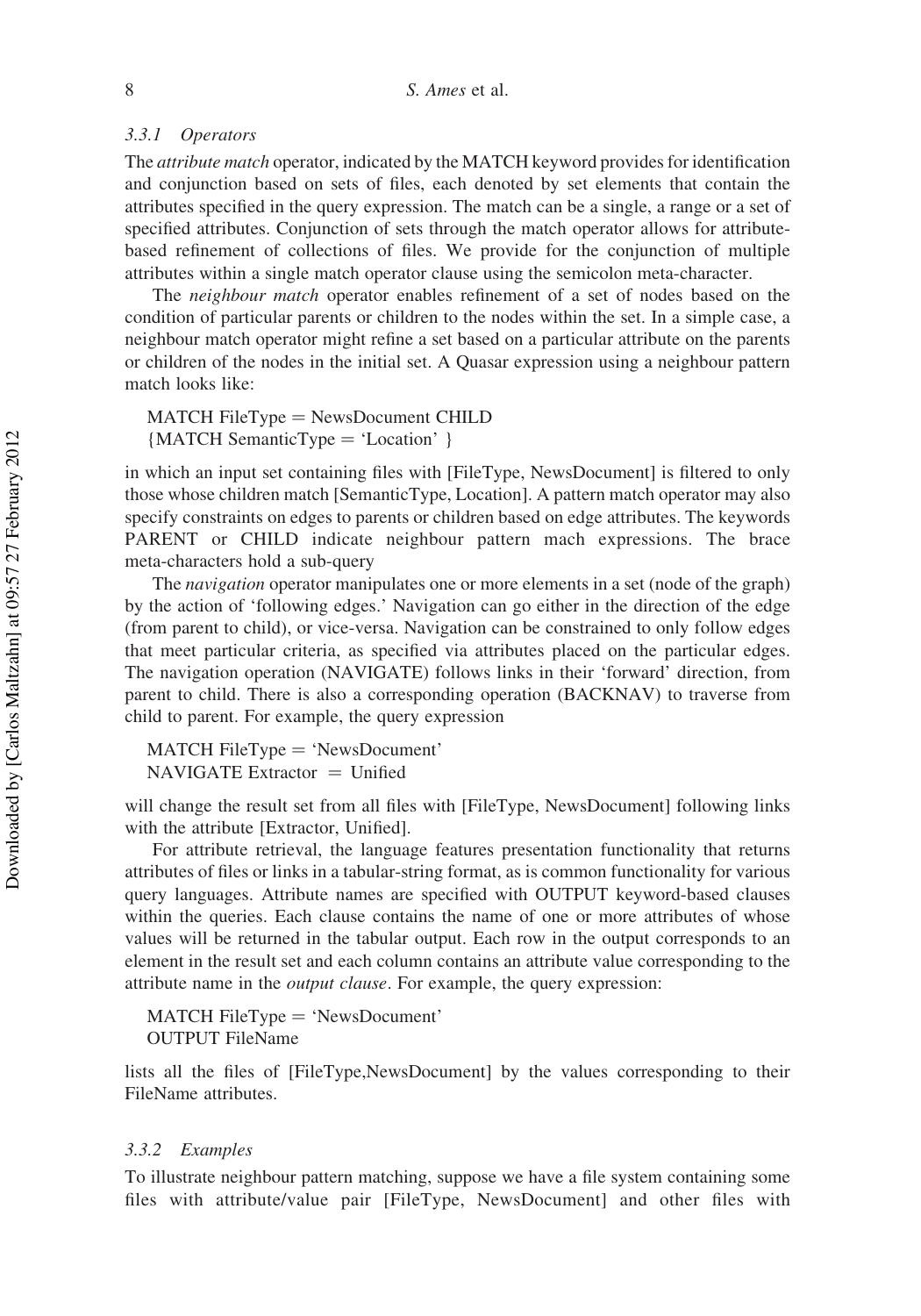attribute/value pairs [NodeType, SemanticTag]<sup>1</sup> Each 'NewsDocument' links to the 'SemanticTag' files that it contains. Each link is annotated with a 'LinkType' attribute with value 'HasEntity' ([LinkType, HasEntity]). Our input file set consists of NewsDocument files that are tabular (files with [FileType, NewsDocument], [IsTabular, yes] attribute/value pairs). We refine the file set context by a neighbour pattern match that matches links of type 'HasEntity' ([LinkType, HasEntity]) and child files that have [NodeType, SemanticTag] and [SemanticType, Location]. The output file-set context will contain only those NewsDocuments that link to SemanticTags matching the above criteria. In Quasar, the query expression is:

 $MATCH$  FileType  $=$  'NewsDocument'; IsTabular  $=$  'yes'  $CHILD$  LinkType  $=$  'HasEntity' { MATCH NodeType = 'SemanticTag'; SemanticType  $=$  'Location' }.

 $Similarly, MATCH FilleType = 'NewsDocument'$ CHILD { MATCH SemanticType  $=$  Location;  $SemanticValue = 'New York'$  } OUTPUT FileName

specifies properties that child nodes must match. First, files of the specified FileType are matched. Second, we narrow down the set of files by matching child nodes with the specified SemanticType and SemanticValue file attributes. Finally, using the presentation operator, we return the set according to the document FileName attribute value.

MATCH FileName IN 'N20090201'  $\sim$  'N20090301' NAVIGATE LinkType = 'HasCoOccurence' OUTPUT ProximityScore

The above query, first, matches files in the specified range (in this example files named by a date between 1 February and 1 March, 2009, and the IN keyword paired with the tilde metacharacter indicates a range query predicate). Second, it traverses links from the matching source files (NAVIGATE), only following links that match the [LinkType, HasCoOccurence] attribute. Finally, it lists the resulting file set by the ProximityScore attribute.

#### 4. Service design and implementation

To explore the graph data model and query language in practice, we have implemented a prototype of QMDS. The prototype system runs in a single-host FUSE file system. Use of a single host for metadata is comparable to several distributed file systems used in production today that have single-host name nodes: HDFS,  $PVFS<sup>2</sup>$  [11] and Lustre [18] (in practice).

As an enhancement to POSIX, the query language interface works with existing file system operations: it provides file and virtual directory handles as responses to queries. In addition, a 'synthetic' file interface (comparable to Linux /proc) provides for efficient bulk metadata updates and access to attribute-oriented query results.

#### 4.1 Overview

As shown in Figure 3, QMDS is implemented as a file server running in user space using the FUSE interface [41]. Clients pose standard POSIX file system operations to the Kernel Interface via systems calls. The Virtual File System forwards the requests to the FUSE Kernel Module, as is standard for mountable file systems. The FUSE client kernel module serialises the calls and passes the messages to the *QMDS Software* running in user space.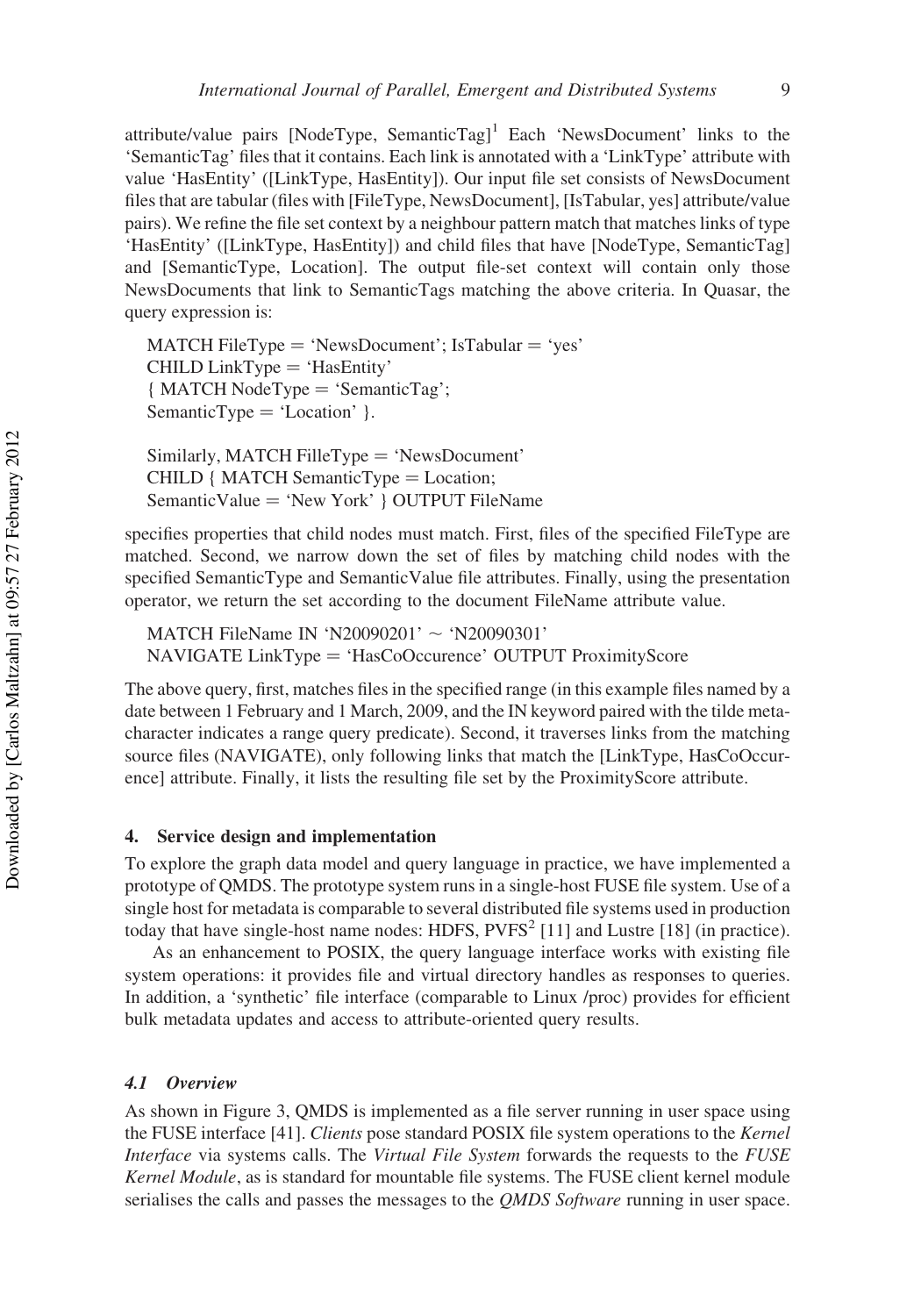

Figure 3. The QMDS prototype software architecture is a single-host file server exporting a FUSE interface that allows clients to the POSIX file system interface to pass Quasar expressions.

The FUSE Library implements the listening part of the service which receives the messages from the kernel and decodes the specific file system operations. The QMDS File System Interface implements handler routines for the various file system operations and interacts with the other components of the system.

To obtain a file ID, the client submits a Quasar expression, which is parsed by the Query Parser and then passed to the Query Processor. The processor generates a query plan and then looks up query terms in the Metadata Store/Index Manager. The MS/IM returns posting lists of relevant files or link ids, or may filter attributes for a particular file. The query processor uses standard query planning strategies using statistics on the stored metadata. The store manager uses the underlying file system to store metadata structures. Once the query processor has computed an answer to the query, it returns the list of ids to the file system interface.

Other file system operations may go directly from the interface operation handler to the data or metadata management components. Stat and attribute update/retrieval calls go directly to the store manager, once the specified file has been looked up. File data operations (read/write) go to a File Data Placement manager. In our QMDS prototype, this module maps file data to files stored within an underlying local (ext2) file system. Only non-zero length files<sup>3</sup> are represented in the ext2 file system. Zero-byte files that contain only attributes and links are managed solely by the metadata store and are, therefore, significantly cheaper to manage than regular files. For POSIX compliance, a zero-byte file with links is equivalent to a directory.

The software design strives to decouple its various software components to the greatest reasonable extent. The query processing module and parser must have access to the same structures in order to be interoperable. Parsed *query objects*, returned by the parser, consist of linked lists of parsed query operators. Each operator's linked list node points to the list of attributes. Neighbour match and set operators also point to a list of operators for the sub-query.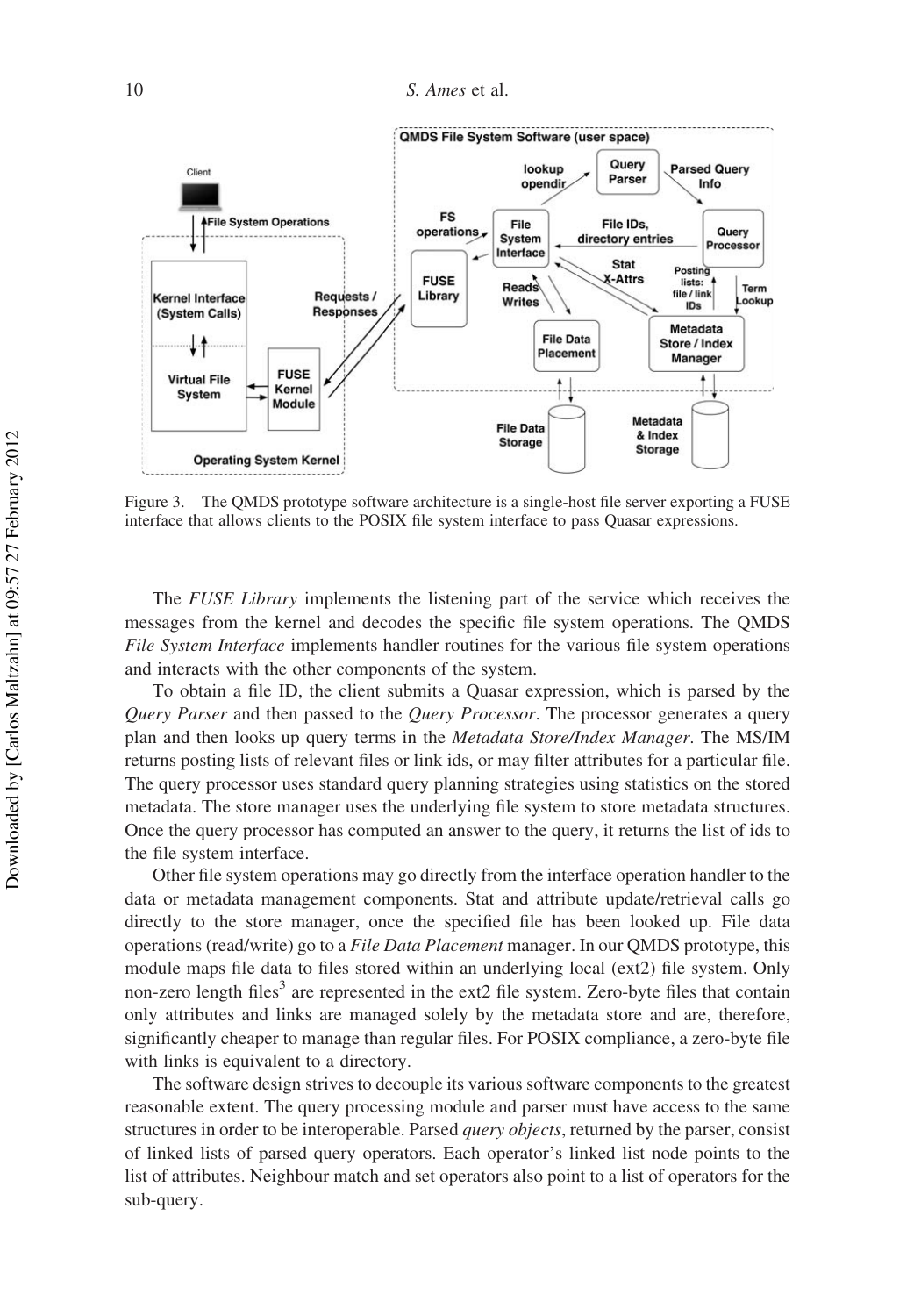Result set objects are used internally by the query processor and also returned to the interface module. This object contains the result count, a union of several array datatypes for results, and an integer indicating the particular array datatype: (0) file/node id only, (1) file/node ID, link/edge ID pair (2) extended tuple of IDs (3) a list of pointers to lists of IDs (direct to metadata store address space). Type number has a limited implementation within the query processor, i.e. it is not handled by the routines to translate result sets to strings. These result set objects generally correspond to the logical Quasar result sets of each logical query operation.

#### 4.2 QMDS semantics for directory/file operations

QMDS follows POSIX semantics as closely as possible, and extend the semantics as needed for operations that involve metadata and links (excluding read, write, fsync, etc.) In particular, as many file system operations require a pathname to a particular file, operations posed to QMDS may specify a 'pathname query', which accepts any valid Quasar expression, including POSIX paths. A consequence of this change is that the semantics of some of the POSIX file system calls that concern metadata must change as well.

A high level description of QMDS behaviour for common file system calls is as follows:

stat Looks up the pathname query. If stat matches a single file, it returns the POSIX attributes for that file from the metadata store. If more than one file matches, stat returns attributes for a virtual directory.

open (create, write) Looks up the pathname query. If there is no match, open creates a new file object in the metadata store, stores the name and attributes given in the query expression, and looks up a parent file. If a parent is found, it creates a link with the parent as source, a new file as link target, creates a file in the underlying file system for data storage and opens that file. If the initial query matches a file, it opens the corresponding underlying file and truncates it. Finally, it returns the handle to the opened file.

open (read) Looks up the pathname query. If exactly one result is found and it is not flagged as a directory, it opens the corresponding data file in the underlying file system. Otherwise, it follows the opendir semantics.

mkdir Same as 'open create', but sets the 'DIR' flag in the file object, but does not create or open an underlying file as no data storage is necessary.

opendir Looks up the pathname query. For each query result, opendir looks up particular attributes to return for the result based on a 'ListBy' operator in the query. Opendir returns a directory handle to the client. It stores the attribute value strings in a cache for successive readdir operations until the directory handle is closed.

readdir Retrieves the next directory entry (or query result) in the result cache.

 $close-dir)$  Passes file handles to the underlying file system to close the file. Frees temporary structures used to represent query results for directory listings.

chmod/chown,time Looks up the pathname query. Then modifies the permissions, owner or time attribute for the result file's object structure.

rename Depending on the result of the pathname query, will do one of the following: (1) change the name (or other) attribute for a file, without affecting its parents/children, (2) change the parent of a file or (3) update the affected link(s) and their associated attributes. The pathname must resolve to a single source file.

unlink Looks up the pathname query. If the query matches a single file, it also looks up the parent to the file within the query, determines the link between parent and child and removes that link from the metadata store, including all of its link attributes.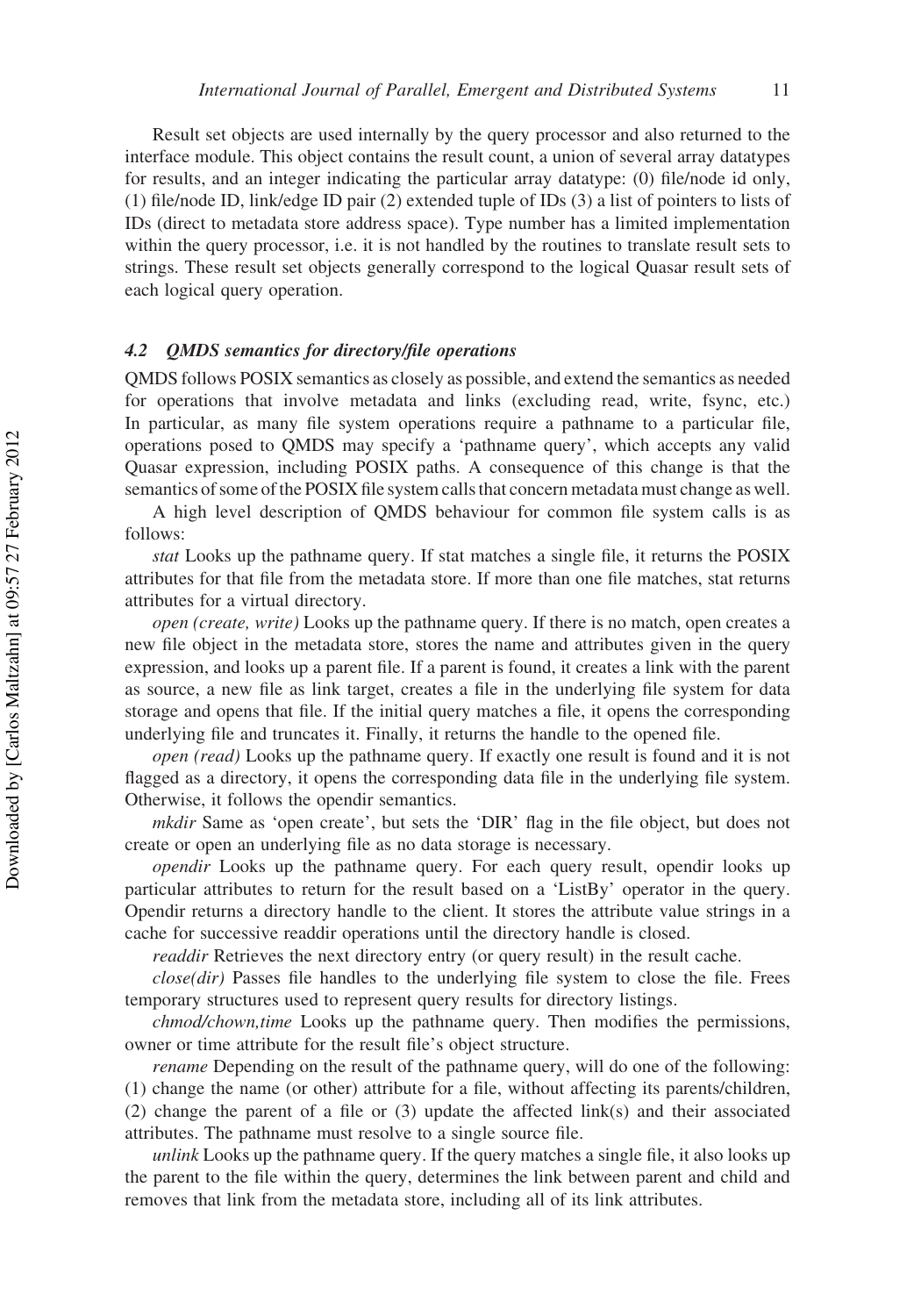A consequence of changing attributes of a file is that it might invalidate the path name that an application uses to refer to that file. For example, if an application names a file by the attribute  $k = v$  and then subsequently changes its attribute to  $k = v'$ , the original name does not resolve to that file anymore. One way to provide greater name space stability is to (1) use QMDS assigned immutable file or link IDs to address files (equivalent to inode numbers), as both are searchable attributes in QMDS, or (2) make a unique, immutable object ID for each file and link available as attributes and include object IDs into the Quasar name space (if applications need the convenience of their own ID schemes). Either scheme provides applications with names that are immune to any metadata changes. The second approach is already used in existing systems, for instance, document databases use DOI. Our Lextrac example uses this approach for the document files through its document file name attribute, which it controls. For an application to use the first approach, it would obtain each ID upon file creation, then store the ID in its own temporary data structures for use, in case the application were to modify the attributes of that file. We have not explored an application using this procedure.

#### 4.3 Metadata storage

Our QMDS prototype features a metadata store and index manager using structures tailored to our graph data model. The data structures of the metadata store are a collection of arrays, sorted lists and red-black trees. We have chosen these structures based on experience with previous in-memory graph file system metadata management from the LiFS prototype [3] and search engine design for indexing [10,47]. These data structures are backed by memory-mapped files in an underlying file system. Each type of data structure is assigned to a separate memory-mapped file, each with its own allocator. We have used configurations with five or thirteen separate files. The sizes of each file must be set prior to loading the QMDS software module. This design is suited for storage class memories, as their use has been suggested for metadata storage [44], based on their lower latencies for random access, as opposed to conventional disk-based storage. The data structures are optimised for query operations expressible in Quasar, namely attribute matching for a given set of files, neighbour pattern matching and navigation (see Figure 4).

The metadata store has a Superblock, which contains references to the other structures within the store and some global statistics used for query optimisation, such as the total numbers of files or links. We place the superblock at block zero of the memory-mapped file containing the File Table. The File Table is a single-indirect array of pointers which point to arrays of pointers. The table size is based on a pre-allocated value, given the preset file size. Such is akin to setting the number of inodes available for a file system, based on available space on a partition. There are 512 arrays (4K/8 byte pointers). When each block fills completely with pointers, an additional 4K-block array is allocated from the store. The second-level arrays contain the pointers to the file objects. For example for 100 million nodes, we require  $\sim$  800 MB of pointers and a 4K page for the top level. Instead of allocating the 800 MB array in one go, we incrementally allocate  $\sim$  1.5 MB arrays, to which the entries in the top-level 4K array point.

Likewise, the *Link Table* maps link IDs to each *Link Attribute* list using the same singe-indirect structure. Unlike the File metadata, the entries in the link table contain a count field and a pointer to an array of the list attributes. The attribute lists can increase in length beyond the initial ingest, given that there is a reserved pointer at the beginning of the array-list block. In the event that attributes are added to existing files or links, the system can add additional blocks for new attributes.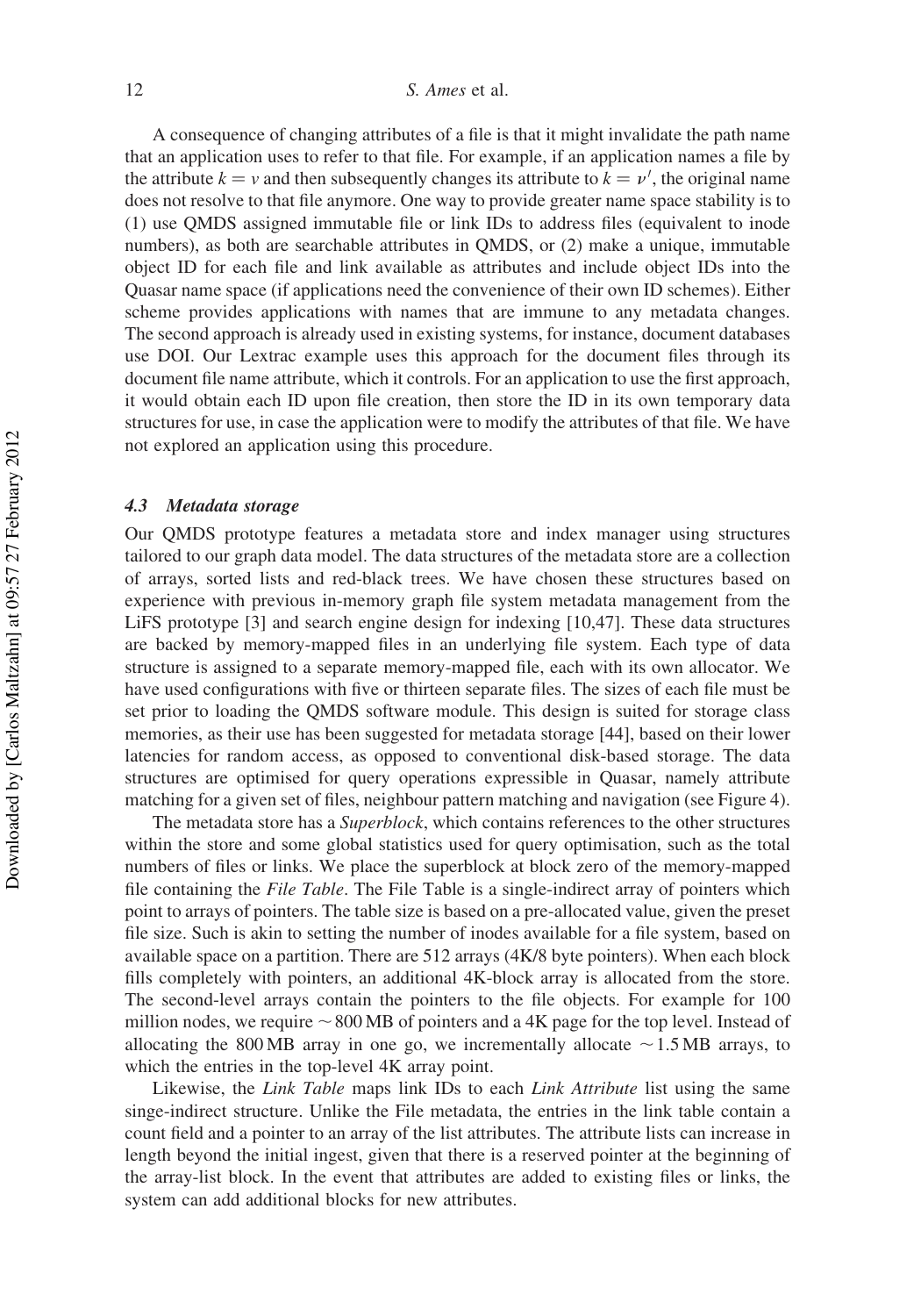

Figure 4. The schema of the QMDS metadata store is optimised for attribute matching, neighbour pattern matching and navigation.

The file objects, similar to *inodes*, each include lists of *File Attributes*, pointers to a list of parents and a list of children (recall that 'parents' are files with links pointing to the current file and 'children' are files to which the current file's links point). Within the list (Parent/Child ID Lists) entries, each parent and each child is represented as a tuple containing a file ID and a link ID. The link source and target need not be stored explicitly as they can be accessed through the File Table.

The File and Link Attribute Indices are red-black trees, and they map attributes (name – value pairs as keys) to the Lists of File and Link IDs (Postings). We integrate the libavl rbtree library [31] to handle tree inserts and lookup operations. We have implemented our own range query predicate index scan procedure that uses a queue to temporarily store subsequent nodes to process. The procedure, first, finds the leftmost tree node that fits the range, and then, traverses nodes post-order [13] until the rightmost node is found. Values for all matching nodes are returned in an array of pointers to posting lists of file/link IDs.

File/link attribute names within the file/link tables and indices contain string references to entries in the Attribute Name Table, a hash table using a commonplace hash function. String attribute values refer to a common *Value Strings Storage* shared with the indices. When any file or link attribute is added, the software determines whether the attribute name exists in the attribute name table via a standard hash function, and determines whether an attribute string value is present via an index lookup. Numeric values (integer and floating point) are stored directly in the file attributes.

The FS interface module does not make any direct calls to functions within the MS/IM module. The MS/IM data structures have a simple interface to facilitate modification to the underlying storage scheme. For instance, trees should support inserts, delete and point/range lookups. Lists of file/link IDs are iterated through as their means of access, as within QMDS query processing, there is no need to search for one particular item within a list of IDs. The attribute lists are accessed through a linear search interface; we have determined that even up to 452 attributes, linear search is more efficient than glibc binary search.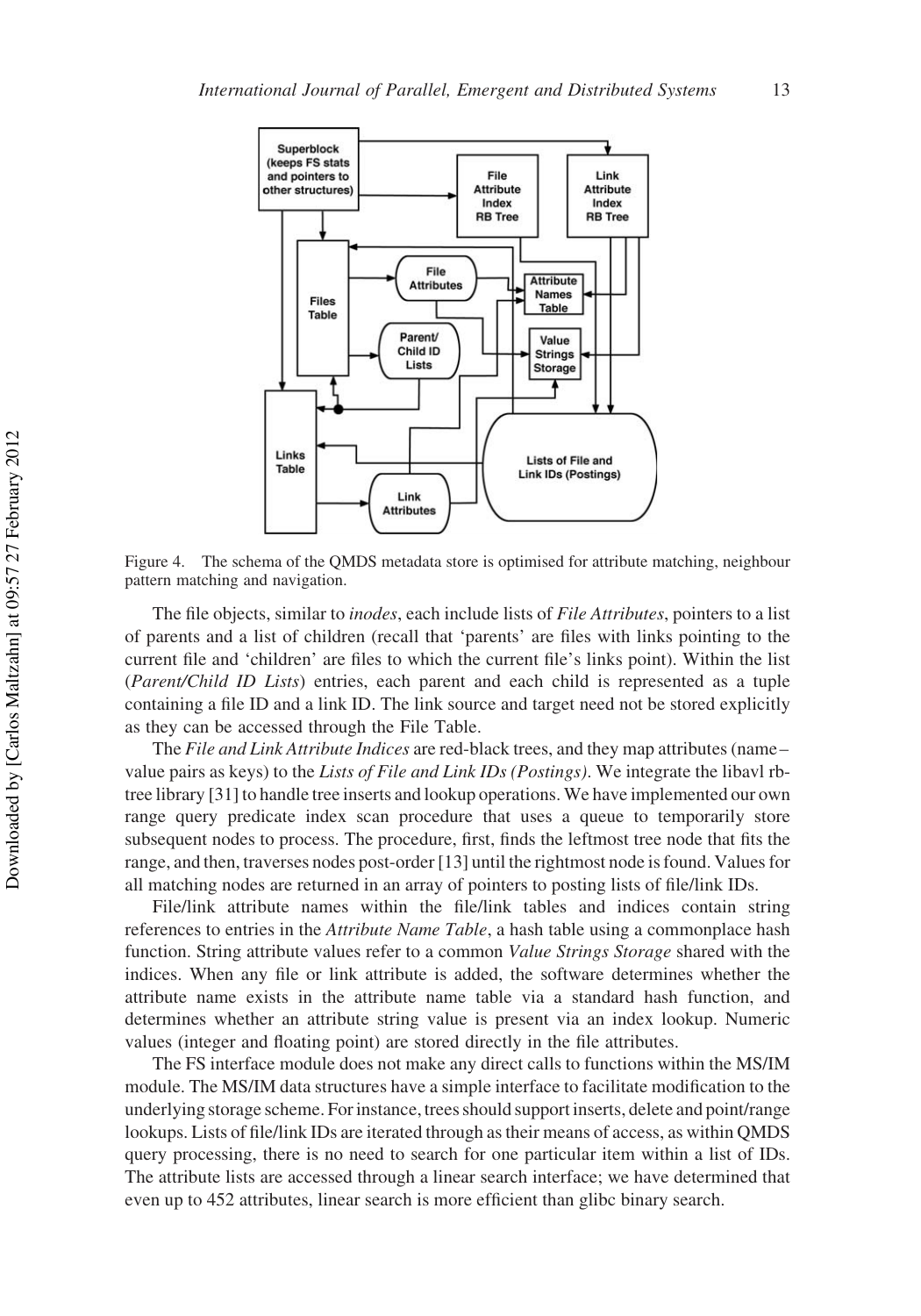The list structures use the most complex memory allocation scheme. A chunk allocator maintains a pool of available chunks of some number of sizes. The tail node of the list grows by swapping for the next sized chunk when the current one has filled up, until it reaches the maximum size. Then, it points to a new node starting with the smallest size, and the process repeats for subsequent additions. Thus, each list has a linked list of maximum sized chunks up to the tail node, which may or may not be a smaller sized chunk. Attribute index lists with four or fewer elements and parent/child lists with two or fewer are stored in the referring node structure within the index RB tree or attribute node storage, respectively.

The design and careful implementation of metadata management is key to the QMDS prototype. Unlike schemata for relational databases, which are tailored to each application, QMDS maintains a single metadata store schema for all applications.

#### 4.4 Query planning and processing

In this section, we discuss several scenarios by which we optimise the processing of Quasar queries. For a first optimisation scenario, consider the match operator: single Quasar match operators find the search attribute name and value in the file attribute index tree. Once the attribute structure is located, the list of matching file IDs is returned. In the case of match operators with multiple attributes, the query processor determines the best of the following two strategies:

- multiple lists should be intersected (computation time  $O(n_1 + n_2)$ , where  $n_1$  and  $n_2$ are the lengths of lists)
- . the initial list of file ids should be filtered by looking up attributes via the file table (constant time lookup for each attribute, thus  $O(K \times n_1)$ ).

In order to optimise for the two strategies shown above, in cases in which there are multiple attribute query terms for an individual query operation, the query planner orders the terms from smallest to largest based on the number of nodes or edges that match the particular attributes. This process enables the query processor to select the more efficient of the two strategies when multiple terms are encountered in a query match operation. In our current prototype implementation, both strategies and the query processor's ability to select which to perform are implemented only for attribute match query operations.

Filtering by attribute terms on navigation and neighbour match operators only use strategy (2). However, the query planner can estimate the potential cost for those operators based on information from the index reflecting node or edge counts of attribute query terms, including range query predicates. Each operator is assigned a score. Then, the operators might be reordered, based on a heuristic comparison function that takes the scores as input. We use a simple product of one input with a configurable constant value and have evaluated the performance of various constants. This behaviour is analogous to query plan selection that occurs with the query optimisation of relational databases. In addition, the query processor may merge ordered lists with either linear processing of the lists as described in strategy (1) above, or binary search of the longer list by items in the shorter list [6]. Statistics of the index maintained after every metadata ingest operation determine which strategy to use.

#### 5. Common workload patterns

In this section we briefly describe results from several workload analyses. Our primary goal is to evaluate the effectiveness of the data structures chosen to organise and index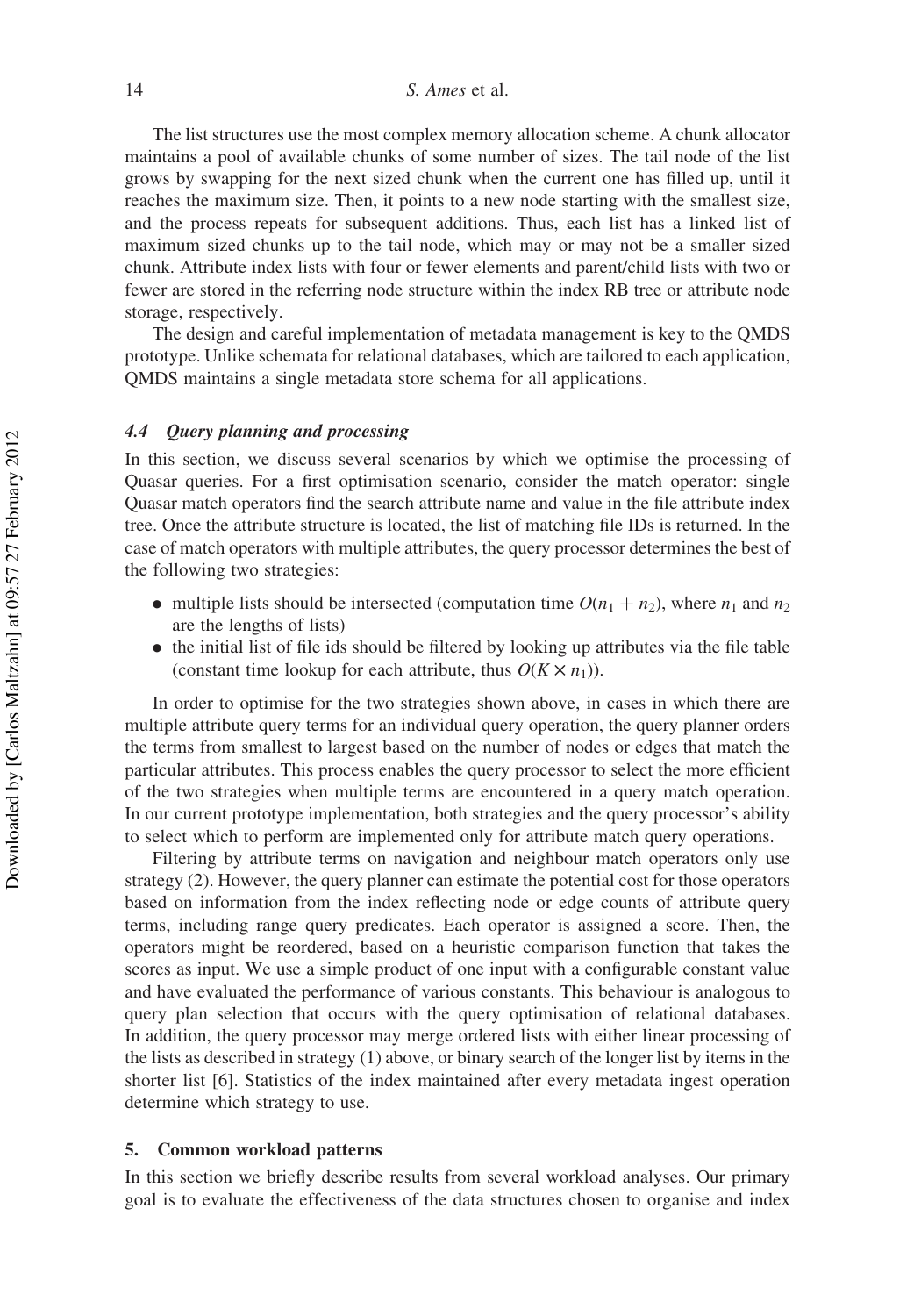QMDS metadata. In summary, our findings do not contradict the design choices made for QMDS. Our approach to these analyses is to consider both static and dynamic analyses of QMDS using the three example domains mentioned in Section 1, namely the text analysis application (Lextrac), SDSS and OpenSpeedShop metadata. We give a summary of the approach to our analyses, our observations and the implications of our findings.

#### 5.1 Approach

We employ several static techniques to examine the properties of metadata stored in QMDS. To determine the storage requirements per component data structure, we retrieve the amount of storage used by each. The file system that stores files for each data structure component (one file for each) can report the number of blocks stored per file. This information is simply retrievable using the commonplace UNIX du utility.

Particular metadata item counts that we measure have been directly extracted from QMDS Metadata Store files through a utility that memory-maps the files and crawls the data structures. The QMDS software maintains these counts, as they are used in query processing. Thus, they are easily reportable. The specific counts that we report are nodes, edges, total attributes (name –value pairs), unique attributes, the number of nodes and edges per unique attribute, the in- and out-degrees for the nodes within the graph structure and the number of attributes on nodes or edges. We present the latter three categories of counts as distributions. Because each unique attribute is found on multiple edges, the total attribute counts are considerably larger.

Our approach to the dynamic analysis of the QMDS metadata store and query processing uses traces of queries from the three workloads. The traces that we have collected comprise of load memory operations specifically targeted to the address ranges for the persistent data structures. Other load operations that target temporary structures used in query processing are ignored. Each access in the trace has a *sequence number* and the accessed memory address (in the QMDS process's 64-bit virtual address space). In addition, the accesses are grouped by distinct queries in the workload and by their target data structure component.

We use the Valgrind [27] utility to handle the execution and to output every load instruction to a temporary file. Next, the temporary file is processed: each load instruction is kept if the address falls into one of the 13 ranges. Then, we write out the ID of the component and the relative address for that particular access. We use an instrumented version of QMDS, which outputs the base addresses for each of our memory-mapped files and the boundaries of each individual query execution.

To address the issue of reducing storage usage, we quantify how the various data structures that we have chosen might benefit from common lossless compression techniques. Use of compression is well-established for building full-text indices, as such indices can grow to become larger than the original data. We show how one might mitigate such an issue through the use of two common lossless compression techniques: *gzip* and bzip2.

#### 5.2 Summary of measurements and observations

Our main findings are as follows (particular findings are designated in italics). Unless specified, these are common, observed patterns across all the workloads.

*Majority attributes* – of all the metadata stored, a majority of storage is dedicated to the node/edge attribute list structures.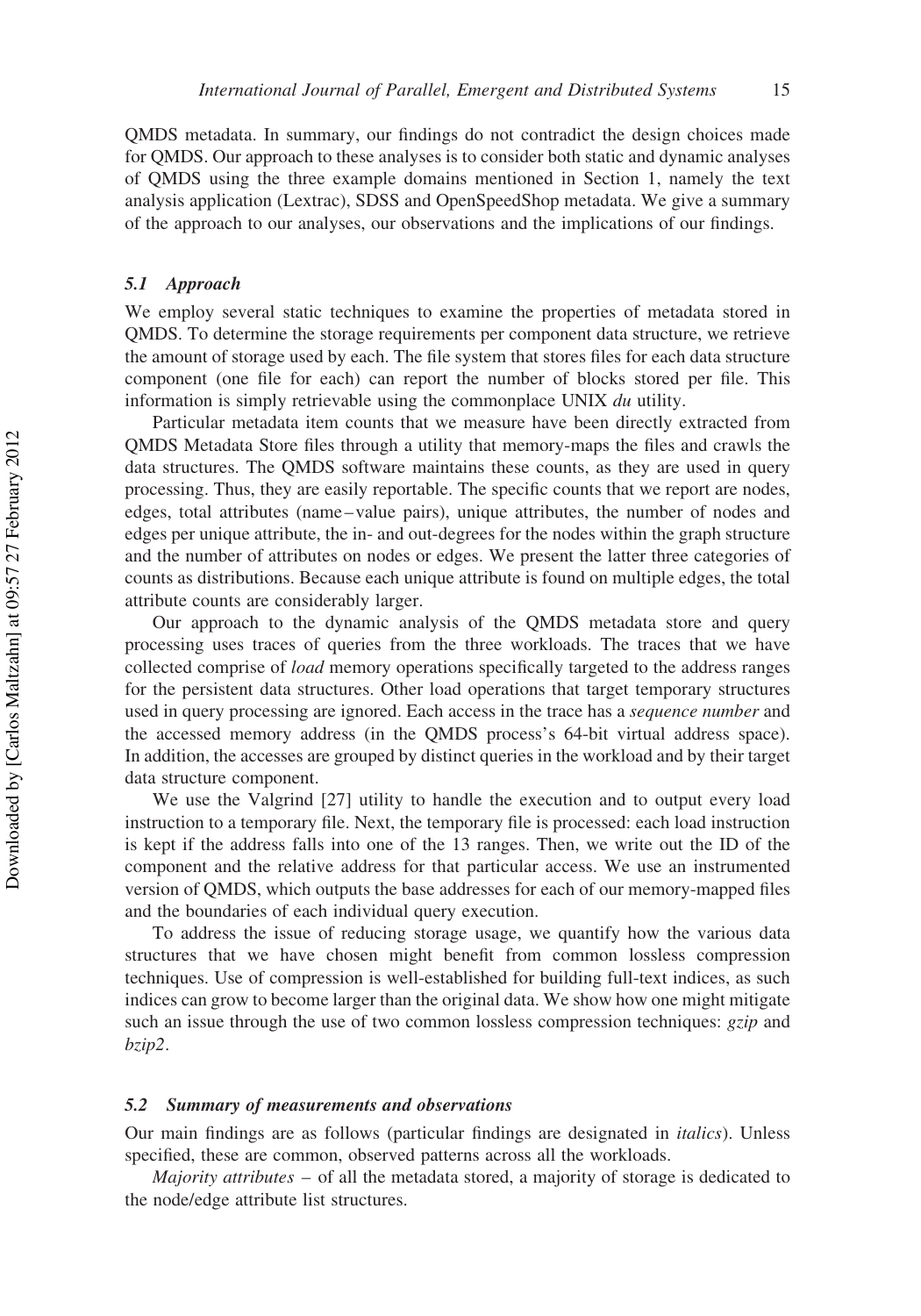strings smallest – strings take up the least storage compared to other data structures. Index and graph-degree distribution – the distributions of both the number of nodes or edges to unique attributes follow a power-law distribution power. The same can be observed for the in- and out-degrees of the metadata graph patterns.

Few attributes – pertain to the storage of attributes placed on nodes or edges

Tree percentage – with a small exception, the fraction of total accesses to tree data structures is under 10%.

SDSS strings – for the SDSS workload, string accesses are in the 50–80% range. They remain a significant fraction for the other workloads as well (but not to the same extent).

Super-hot pages – we found that there are on the order of 10 pages with access counts several orders of magnitude larger than the next most frequently accessed pages.

Hot page distribution – the remainder of accesses to pages, irrespective of the particular data structure, evenly spans from 10s to 10,000s.

Intra-page locality – the trees and list data structures have a high degree of locality within a single page, i.e. once a page is loaded, there is a good chance that it will be accessed very soon again repeatedly.

Random access – many access patterns are inter-page, and those appear to be random, even within particular data structures.

Compressibility – gzip compression does not yield impressive compression ratios. However, we observe quite a number of highly compressible data structures using bzip2 compression. Notably, the node and edge attributes compress by factors of at least 10 for two of the workloads. In addition to the results shown in the table, we have measured that the Lextrac 100K corpus metadata compressed from an original size of 5.4 –750 MB overall: a compression ratio of 7.2.

#### 5.3 Discussion

This discussion of the analyses focuses primarily on the various data structures employed in QMDS. In addition, we discuss general systems configuration issues. We evaluate each data structure based on the observations presented in Section 5.2.

Given our *strings smallest* finding, we surmise that a loss of locality in the Strings component due to hashing for string deduplication is not significant. In addition, from our SDSS strings finding, we realise the importance of string access in our workloads. Thus, the String data structures are good candidates to be maintained in cache for lower latency of access, as opposed to paging to and from secondary storage.

The File and Link Tables – arrays of pointers to the attributes for the File/Nodes or Link/Edges – benefit from our intra-page locality finding. The use of an LRU cache replacement policy should maintain that the single indirect block pointers (found at the front of each of these structures) and one of the *super-hot pages*, will remain in cache, given the frequency of access (observed in the hot page distribution finding).

The Attributes structures are simple array-based lists of the name –value paired attributes. From the few attributes finding, we determine that the use of array-based lists for attributes fits the common case of a small number of attributes on each node or edge. Access to the Attribute component is subject to our random access and majority attributes findings. Thus, we should least expect to find useful co-located data within larger sized workloads, increasing a need for paging from storage suitable for low-latency random access.

The Index and Adjacency Lists both use the same chunked-list structure. The use of these structures is supported by the intra-page locality and random access findings,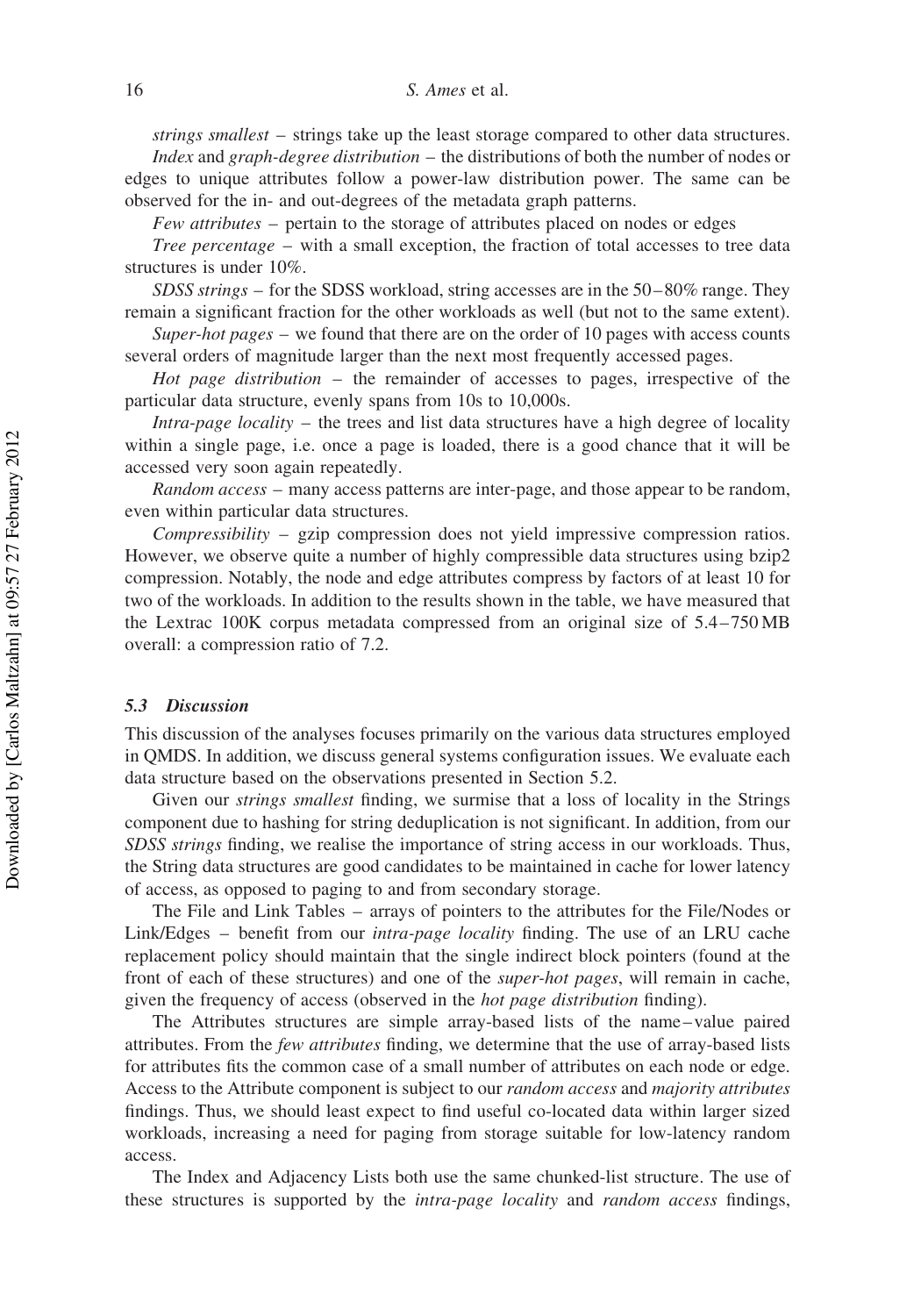in which the random access is at the page level. There is no need to search these lists in the current query processing model. The *index* and *graph-degree distribution* findings suggest several properties for lists. First, because lists of the smallest sizes are stored directly in the node metadata, no additional paging or pointer de-referencing is needed to access such lists. These are the most frequently accessed and befittingly provide the highest efficiency. Second, maintaining a pool of smaller chunks satisfies the mid-range sizes with moderate frequency of access. Third, longer lists of larger chunks are accessed with the least frequency, but should not require the greatest efficiency.

Finally, the RB trees exhibit intra-page locality of access in all traces studied except the query trace from the Lextrac workload. We attribute the lack of overlapping data for this workload to the fact that pages in the trees do not co-locate the necessary data. Other tree data structures could be selected, but for this workload, given the favourable performance we measure, a balanced binary tree appears to be reasonable. Our tree percentage finding suggests that efficiency of a specific tree data structure will not dominate overall query performance. There is no harm in the use of a particular tree data structure that performs more efficiently than the other structures, but gains in efficiency for the Index Tree component will not have a significant overall impact. Moreover, from the hot page distribution finding, given that tree sizes of the Lextrac 800,000 workload are larger than those of 100,000 document corpus workload, the upper levels of the trees have node structures (closer to the root of the tree) on particular pages that are accessed more than the pages that contain the structures found on the lower rungs. In contrast, for the smaller workload, it is more common to find the upper and lower rungs within the span of the same page. The LRU cache policy should, in theory, preserve these hotter pages in memory, if the lower rungs of the tree must be swapped in and out of storage.

One key finding that might influence system and hardware configuration for QMDS is our random access finding. Therefore, the common practice of pre-fetching data from storage should not be beneficial to QMDS metadata when the memory available for buffer cache is limited. In addition, the *small working-set* finding suggests that pre-fetching would not be beneficial because, in all likelihood, whatever additional data is pre-fetched, based on the accesses in the initial query within a given workload, will not be accessed by a subsequent query.

#### 6. Evaluation

In this section, we report on results of ingest and query experiments using the Lextrac application. In its original configuration, Lextrac writes document metadata to conventional files in initial analysis phases, followed by a phase that writes the data to a searchable SQL database. We use PostgreSQL 4.3 in our experiments, and refer to that configuration as  $FS + DB$ . To produce a scalable ingest, we have configured PostgreSQL with a schema specific to the Lextrac metadata structure and create indices on several of the columns. To properly generate the graph structure, the ingest application must leverage the index and query functionality of the metadata storage system (the SQL database), so incremental indexing is important.

We extended Lextrac so it supports the QMDS storage interface in addition to the POSIX I/O interface and can take full advantage of the QMDS data model. This is an example in which an application (i.e. Lextrac) can offload its metadata management needs to QMDS. In the second configuration (labelled 'QMDS'), we have replaced the file system and SQL database with our QMDS prototype (with its backing store also acting as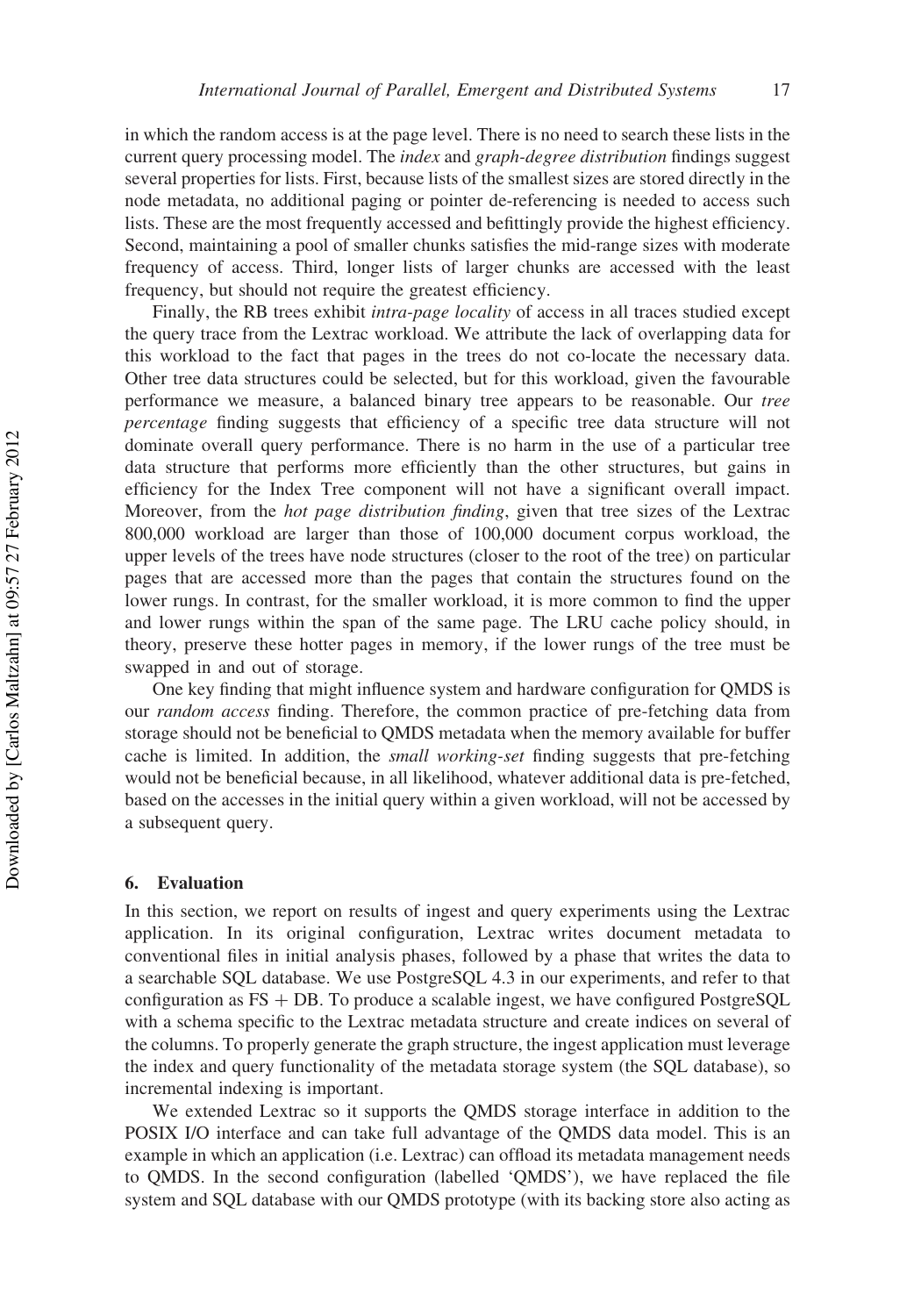a store for file data). In this configuration, the final SQL database building phase is unnecessary.

Our evaluation was conducted on a Dual-Core AMD Opteron 2.8 GHz, 4 socket server with 32 GB main memory running on Linux kernel version 2.6.18 with a 250 GB SATA drive configured with an ext3 file system, shared by all configurations for file and metadata storage. For the  $FS + DB/SQL$  configurations discussed in this section, we have configured PostgreSQL with a schema specific to the Lextrac application. We create indices on all columns within this schema to provide suitable SQL query performance. (Experiments with PostgreSQL without indices have resulted in performance so uncompetitive that a comparison would best be characterised as a 'straw-man'.) In addition, we run the database without transactions or isolation.

#### 6.1 Ingest

Table 1 shows the results of our document ingest experiments in which the Lextrac application processes a Reuters News corpus containing 800,000 documents (the full corpus available contains very slightly more). The application configured to write to QMDS completes in close to 2.4 times faster than the  $FS + DB$  configuration.

While the storage space required for QMDS metadata is somewhat larger, it does not need the additional space overhead for temporary files to write metadata prior to writing that metadata into PostgreSQL. Moreover, we are aware of instances in which space might be better used within QMDS metadata storage. As we run on 64-bit architectures, we store 64-bit pointers within our data structures. Much space savings should be possible though storage of smaller, relative addresses. We consider this an implementation issue that can be resolved as future work. In addition, we have determined that many of our data structures are compressible using standard techniques.

We have unsuccessfully attempted to implement the graph data model using an SQL database. We configured PostgreSQL with a general schema for the graph data model consisting of four tables: files, links, file attributes and link attributes, in contrast to the specific schema that we created for Lextrac. Standard indices were configured for all columns within the tables. However, the ingest times were not able to scale. The largest size attempted with this configuration was 20,000 documents in the Lextrac reuters corpus, and its processing takes over 24 h. In contrast, the PostgreSQL schema configured specifically for Lextrac takes about a half-hour for processing with the same sized workload.

In another attempt to use common database software to represent and store our graph data model, we configured our prototype to use BerkeleyDB as a storage layer for metadata and indices. The purpose of constructing a BerkeleyDB implementation was to evaluate the benefit of using a highly optimised library with support for out-of-core data structures as the underlying QMDS access mechanism. While the structures appeared to

|            |  |  |  |  | Table 1. Properties of Lextrac metadata storage (QMDS and $FS + DB$ ), 800,000 Reuters |  |
|------------|--|--|--|--|----------------------------------------------------------------------------------------|--|
| documents. |  |  |  |  |                                                                                        |  |

| <b>OMFS</b> | $FS + DB$         |  |
|-------------|-------------------|--|
| 23.78<br>43 | 58.95<br>30<br>14 |  |
|             |                   |  |

Note: The graph size is approximately 100 million nodes and 350 million edges, while the original text data size is 3.8 GB. Thus, the metadata size is roughly an order of magnitude larger.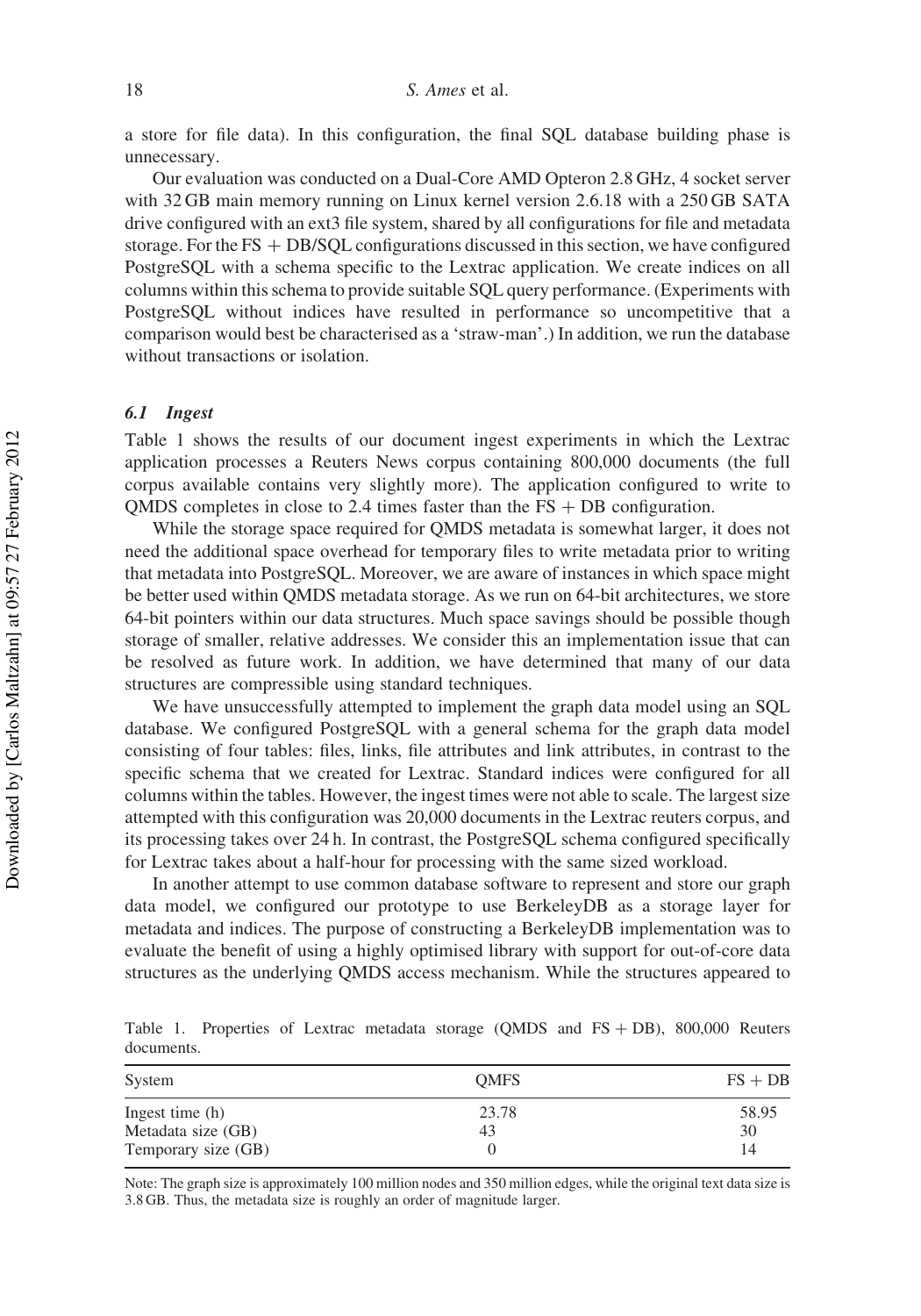exhibit scalability for small number of documents, our data ingest experiment did not complete after 36 h of processing with a 10,000 document workload. These results reinforce our position to develop a custom metadata store and index manager for a graph data model.

We briefly consider the implementation of QMDS using an x-attr-only data model (no links), as discussed in Section 3.2.1. We evaluate this alternative using a modified Lextrac ingest application workload. This modified application version encodes all metadata pertaining to entities and co-occurrences, including the nodes, edges and attributes used in QMDS, as attributes attached to the document files. We use the Quasar interface for attribute access, but we only use a subset of the language features that pertain to attributes attached to files. Overall, we observe a speedup factor of close to two for the use of links and attributes for Lextrac ingest over the use of attributes only.

#### 6.2 Query experiments

The query study uses query templates  $Q_0 - Q_4$  representative of queries that would be applied to the document set. Below we describe these query templates with examples that follow Figure 1. Our goal in selecting these query scenarios is to stress both searches for files and semantic querying capabilities of the metadata managed by QMDS: of the query templates presented here, Q0–Q1 return files and Q2–Q4 return metadata items.

Q0 Find all documents that are linked to a particular entity. Example: find all documents linked to a place 'New York.'

 $Q1$  Find all documents that link to both entities  $X$  and  $Y$  that have a particular proximity score between them. Example: find all documents that link to a place 'New York' and organisation 'NYSE' with co-occurrence of proximity score '25'.

 $Q2$  Find all entities related to entity X in documents with names in a particular range and whose proximity to entity  $X$  has a score of  $Y$ . Example: find entities co-occurring with 'New York' in documents with names in the range 'N20090101' – 'N20090331' whose proximity score with 'New York' is '25'.

Q3 Find all proximity scores within a particular range relating two particular entities in documents with names in a particular range. Example: find the proximity scores in the range of '20' – '30' relating 'New York' and 'NYSE' in documents with names in the range of 'N20090101' – 'N20090331.'

Q4 Find ALL proximity scores (no range constraint unlike Q3) relating to two particular entities in documents with names in a particular range. Example: find the proximity scores relating 'New York' and 'NYSE' in documents with names in the range of 'N20090101'– 'N20090331.'

An example of a Q0 query in Quasar:

 $MATCH$  SemanticType  $= 'Location';$  $SemanticValue = 'New York'$  $BACK$ NAV MATCH FileType  $=$  'NewsDocument' OUTPUT FileName

A more complex Q1 query example:

 $MATCH$  SemanticType  $= 'Location';$  $SemanticValue = 'New York'$ BACKNAV MATCH Proximity  $= 25$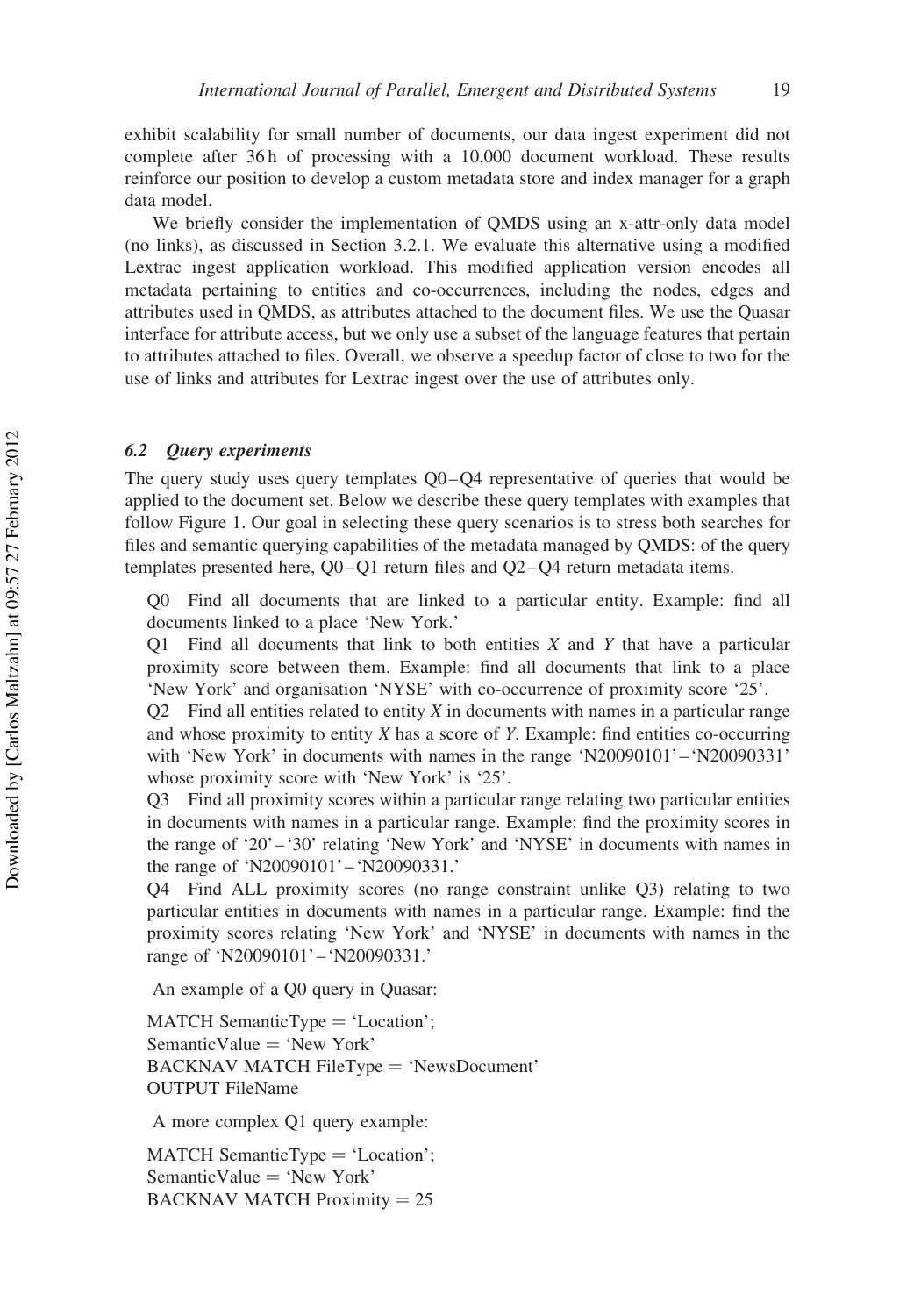CHILD { MATCH SemanticType  $=$  'organisation'; Semantic Value  $= 'NYSE'$  }  $BACKNAV$  MATCH FileType  $=$  NewsDocument OUTPUT FileName

All query classes contain SQL queries and corresponding Quasar queries with the same general language-specific clauses. For each SQL query, we select literal values for the WHERE clauses and then use the same values for the corresponding Quasar query.

For the query workload experiment Q0, literal query terms (the entity values) were selected from subsets of the terms appearing in the data. The entire collection of terms was sorted by frequency of occurrence in the document set, and then the subset was created by selecting terms from the sorted list according to either an arithmetic or geometric series. The arithmetic series favours terms with low document frequencies (as are a majority of entities), while the geometric series samples from most frequent to least. Our preliminary work with queries indicated that the more frequent terms resulted in longer query times than the infrequent terms, due to processing of long lists of results. Thus, we developed this process to provide a meaningful variety of terms to use in the queries, as simply selecting the query term at random should favouir the majority of entity-value terms, which correspond to relatively few documents. Specifically, our query test suite for Q0 selects entity values based on combining the arithmetic and geometric series, split evenly between each.

For Q1 –Q4, We follow a different procedure to generate their query terms, which might be one or two entity values, a proximity score, range of scores or range of documents. For each query, we randomly choose a document co-occurrence, which is a four-tuple consisting of a document, a pair of entities and the proximity score for the pair. This procedure guarantees us at least one valid result.

These experiments were run with the 800,000 document corpus used in the ingest experiments. We only used queries that have at least one result returned in the measurements discussed below. QMDS answers empty-result queries 10–40 times faster than PostgreSQL, and this we attribute to an optimisation we made in the QMDS query planner to verify all attribute search terms in the index prior to processing the remainder of the query.

Figure 5 shows the mean query response times for each class<sup>4</sup>. Each distinct query was executed 10 times, and we measured 3% relative standard deviation across all classes of queries. However, the variance for each class is due to different processing times from the use of a variety of literal values within each class. We have written in the very large values that would not otherwise fit into the chart with a reasonable y-axis scale to fit most of the values.

For our simple class of query, Q0, QMDS answers the queries four times faster on average than PostgreSQL. We attribute the QMDS speedup for Q0 to the use of the navigation operation over the relational join operations needed to combine tables and arrive at the relevant results.

For Q1, more complex than Q0 in terms of query operations (joins in SQL), also locates document files. QMDS answers the query on average 200 times faster than PostgreSQL. We suspect that this class of query is particularly tough for the SQL query optimiser due to a relatively very large table of proximity scores, in which there are tens of millions of rows. Indexing this table can only help a little because there are fairly few (about 50) individual score values in the index. The database then must scan all the matching values and join those with the other tables. In contrast, the QMDS query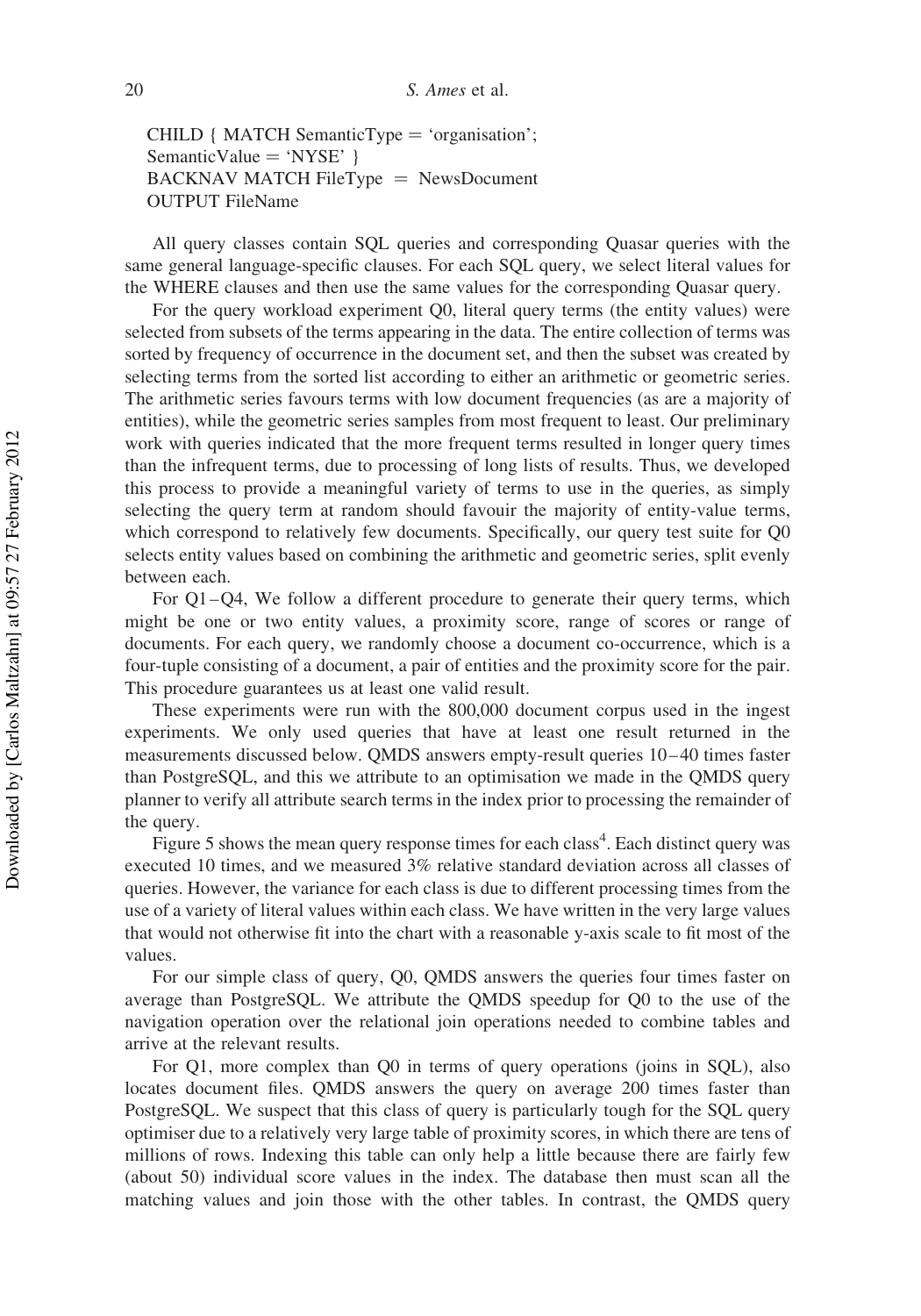

Figure 5. Mean query times for our five classes of queries comparing QMDS (left bars) with PostgreSQL (right bars).

processor simply navigates to the entries corresponding to nodes in the graph with the matching values, producing the observed speedup.

In the other three cases,  $Q2 - Q4$ , the queries run on average about five times faster using QMDS than using PostgreSQL. These are semantic queries that return particular document metadata: entity values or entity proximity scores. For these cases, PostgreSQL leverages the document ranges to produce better query plans unlike Q1 with no doc range, but as with Q0, the SQL joins do not perform as well as QMDS navigation. In summary, as query complexity increases in terms of the number of query operations, QMDS query performance remains roughly constant, while PostgreSQL must spend additional time processing the queries.

The error bars in the figures show that both systems have some degree of variance to its response time. Results for Q0 in both systems can be directly attributed to the number of documents that match the requested entity in each query, subsequently corresponding to the number of results returned. For Q1, there are two entities involved in the query, so the sum of the number of documents corresponding to each entity is correlated with an upper bound to the response time, while there is a constant lower bound. The error bar Q2 for PostgreSQL is shorter than all the others, and we attribute this to nature of the SQL query and the data. The query planner leverages a small number of documents in the specified range, and unlike the other complex queries, there is only one entity term to match, yielding a less expensive join in most cases.

#### 6.3 RDF-3X queries

To consider the performance of an RDF SPARQL engine we have selected RDF3X and converted the Lextrac relational tables of the 40,000 document corpus to RDF triples. RDF3X can index the 22 million triples contained in that corpus in about 10 min. By extrapolation, we would expect to find approximately 440 million triples to represent the metadata for a 800,000 document workload. Note that this value is significantly smaller than what we would expect for converting the metadata constructs from the QMDS graph data model to triples, as described in Section 3.2.2. For the largest Lextrac workload we consider, the total number is over a billion triples.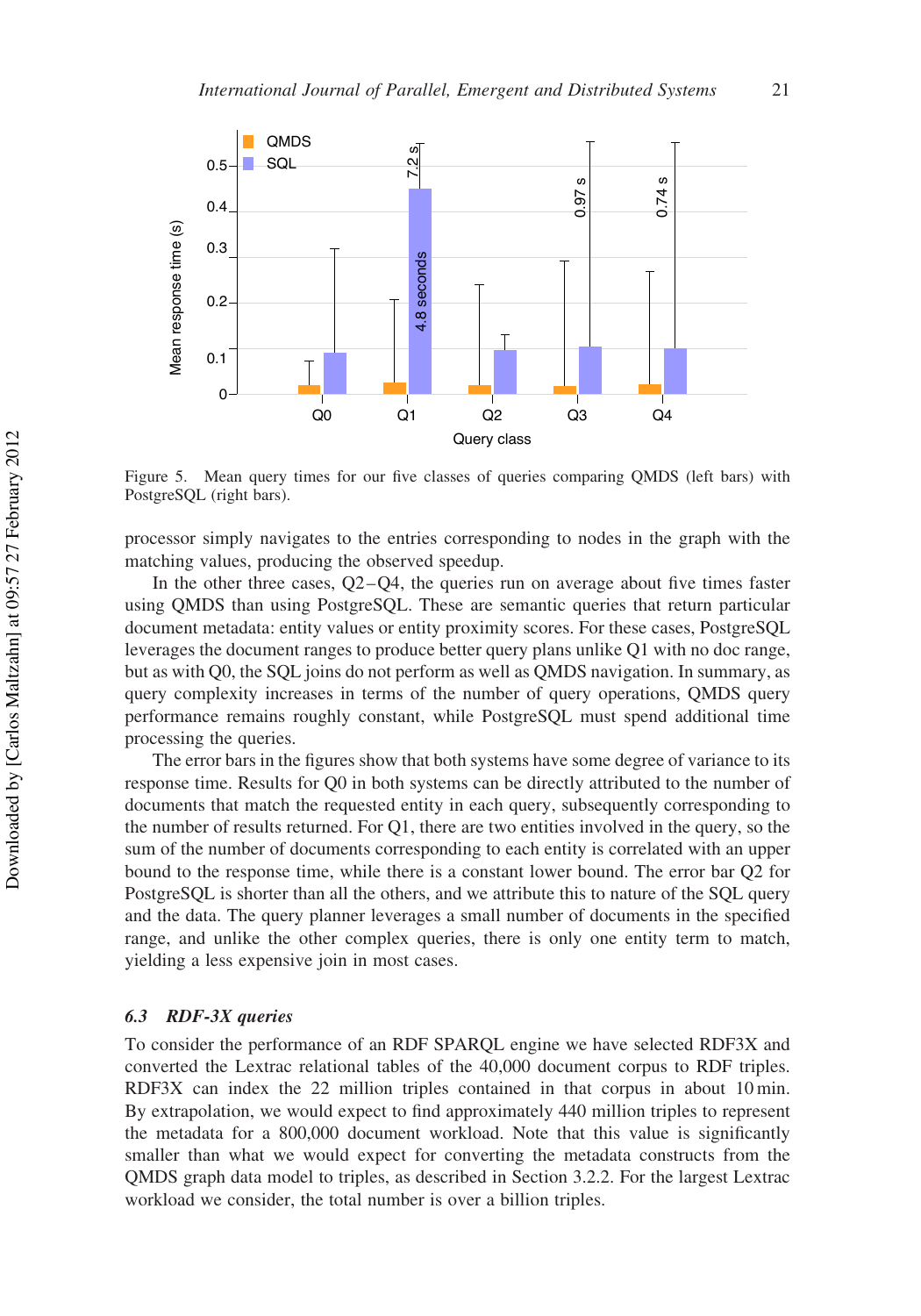Several factors account for the discrepancy noted above. First, using a Lextrac-specific ontology saves spaces over a general QMDS graph data model ontology. The general ontology must convert some application 'type' identification attributes to triples, which can be eliminated when using an application-specific ontology. Also, the Lextracapplication specific schema does not maintain a sequence number attribute, which is used to maintain the provenance of which entity is selected first within a co-occurrence. This information in  $FS + DE$  is present in the flat files written by the application for temporary metadata storage, but not needed for queries (thus omitted from the searchable relational and RDF databases). We expect to find a couple hundred million of these attributes within the largest Lextrac workload.

RDF3X does not support range queries; thus, we could only faithfully use the Q0 and Q1 query classes. In attempt to support Q2 and Q3 for a simple comparison, we use sets of documents that would otherwise appear in the range predicates. We observe the following times with some sample queries:  $Q_0 - 7$  ms,  $Q_1 - 22 - 24$  s,  $Q_2 - 310 - 340$  ms,  $Q_3 - 42 -$ 44 ms. These values are all significantly slower than PostgreSQL running on the same workload, which, in turn, exhibits slower on-average performance than QMDS. Note that these response times are measured using a 20 times smaller Lextrac workload than that used in the comparison between QMDS and PostgreSQL. Similar to what we observed in the QMDS comparison with PostgreSQL, we attribute the Q1 response time to our understanding that matching the proximity score is the most time consuming aspect of this particular query class. There are a large number of rows/triples for each co-occurrence given a relatively small range of score values  $(2-50)$ .

#### 7. Conclusion

In this paper, we present our rationale for managing user-defined metadata in a file system MDS using a graph data model. We describe the data model, the query language and the metadata storage design of our prototype system, QMDS. Using a text document data mining application, we evaluate our prototype system's performance on ingest and query workloads.

#### Acknowledgements

This work was supported in part by the Department of Energy under Contract DE-AC52- 07NA27344, the Institute for Scalable Scientific Data Management (ISSDM), and the sponsors of the UCSC Systems Research Lab (SRL). We thank Ethan L. Miller for his advice during the early stages of the work, John Compton of LLNL for his guidance in the design of the query templates, and our colleagues at LLNL and UCSC for their feedback.

#### Notes

- 1. This example comes from our workload evaluation application (see Section 6), in which text documents are annotated with semantic entities found within. We represent the semantic entities as directories linked from the file containing the text, and label such directories as 'nodes', hence the use of the 'NodeType' attribute.
- 2. In PVFS, file metadata can be distributed but directories and file names are managed on a single host.
- 3. Or zero-byte files without links.
- 4. These measurements were made on 'warm' systems, both with QMDS and PostgreSQL.

#### References

[1] S. Abiteboul, D. Quass, J. Mchugh, J. Widom, and J. Wiener, The Lorel query language for semistructured data, Int. J. Digital Libraries 1 (1997), pp. 68-88.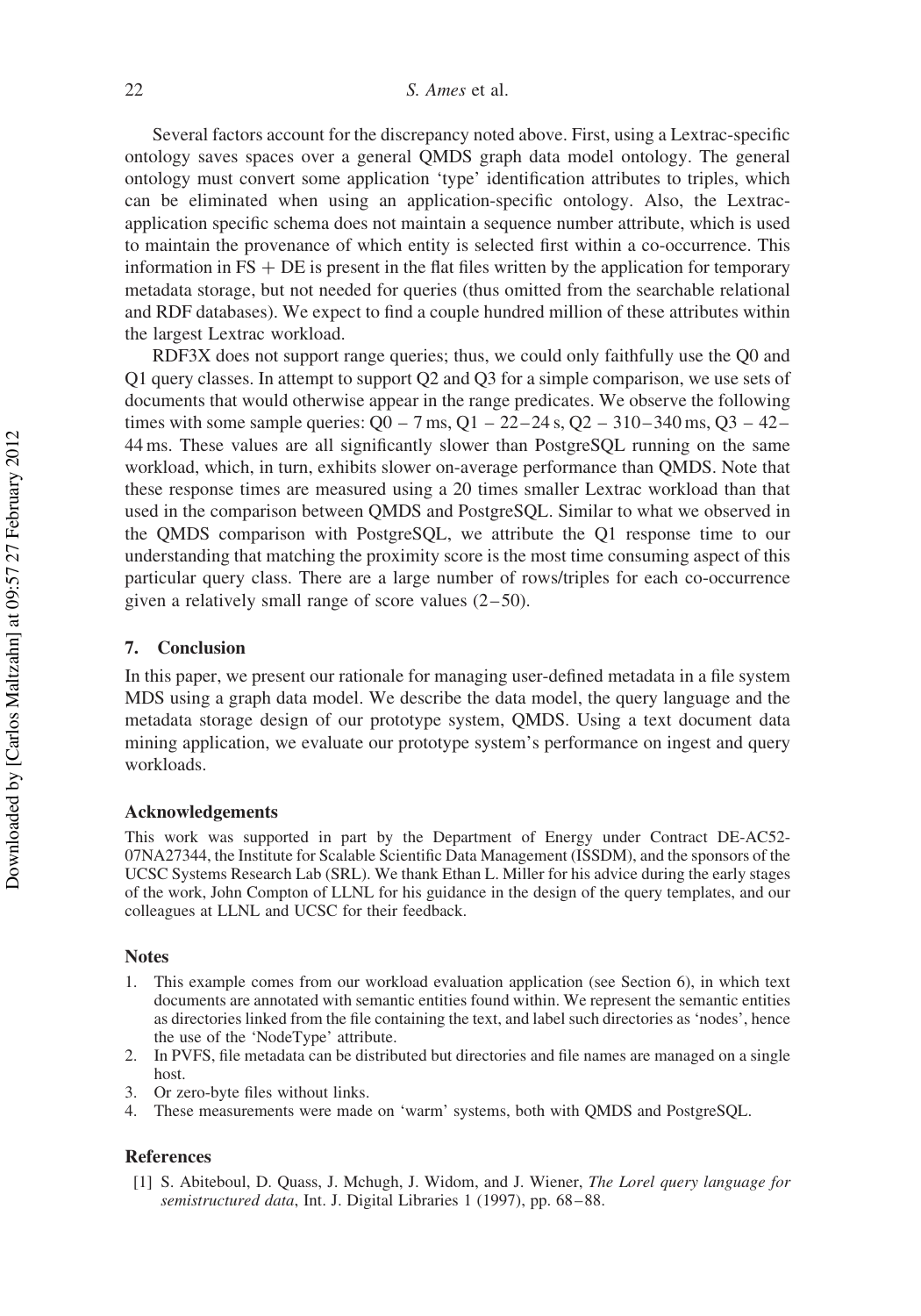- [2] A. Ames, N. Bobb, S.A. Brandt, A. Hiatt, C. Maltzahn, E.L. Miller, A. Neeman, and D. Tuteja, Richer file system metadata using links and attributes, in Proceedings of the 22nd IEEE/13th NASA Goddard Conference on Mass Storage Systems and Technologies, Monterey, CA, April, 2005 [Online]. Available at<http://www.ssrc.ucsc.edu/Papers/ames-mss05.pdf>
- [3] A. Ames, N. Bobb, K.M. Greenan, O.S. Hofmann, M.W. Storer, C. Maltzahn, E.L. Miller, and S.A. Brandt, LiFS: An attribute-rich file system for storage class memories, in Proceedings of the 23rd IEEE/14th NASA Goddard Conference on Mass Storage Systems and Technologies, IEEE, College Park, MD, May, 2006 [Online]. Available at [http://www.ssrc.ucsc.edu/Papers/](http://www.ssrc.ucsc.edu/Papers/ames-mss06.pdf) [ames-mss06.pdf](http://www.ssrc.ucsc.edu/Papers/ames-mss06.pdf)
- [4] R. Angles and C. Gutierrez, Survey of graph database models, ACM Comput. Surv. 40(1)  $(2008)$ , pp.  $1-39$ .
- [5] Apple Developer Connection, Working with Spotlight, Available at [http://developer.apple.com/](http://developer.apple.com/macosx/tiger/spotlight.html) [macosx/tiger/spotlight.html, 2004.](http://developer.apple.com/macosx/tiger/spotlight.html)
- [6] R. Baeza-Yates, A fast set intersection algorithm for sorted sequences, in Annual Symposium on Combinatorial Pattern Matching (CPM), S.C. Sahinalp, et al. ed., Vol. 3109, Springer, 2004, pp. 400-408.
- [7] Beagle Project, About beagle, 2007. [Online]. Available at<http://beagle-project.org/About>
- [8] G. Bell, T. Hey, and A. Szalay, Beyond the data deluge, Science 323(5919) (2009), March, pp. 1297– 1298.
- [9] C.M. Bowman, C. Dharap, M. Baruah, B. Camargo, and S. Potti, A file system for information management, in Proceedings of the ISMM International Conference on Intelligent Information Management Systems, Nebula, FS, March, 1994.
- [10] E.A. Brewer, Readings in Database Systems, 4th ed., Combining Systems and Databases: A Search Engine Retrospective, MIT Press, Boston, MA, ISBN 0262693143, 2004.
- [11] P.H. Carns, W.B. Ligon, R.B. Ross, and R. Thakur, PVFS: A parallel file system for Linux clusters, in Proceedings of the 4th Annual Linux Showcase and Conference, Atlanta, GA, October, 2000, pp. 317– 327 [Online]. Available at [http://www.ssrc.ucsc.edu/PaperArchive/](http://www.ssrc.ucsc.edu/PaperArchive/carns-linux00.pdf) [carns-linux00.pdf](http://www.ssrc.ucsc.edu/PaperArchive/carns-linux00.pdf)
- [12] J. Cohen, D. Dossa, M. Gokhale, D. Hysom, J. May, R. Pearce, and A. Yoo, Storage-intensive supercomputing benchmark study, Lawrence Livermore National Laboratory, Tech. Rep. UCRL-TR-236179, November 2007.
- [13] T.H. Cormen, C.E. Leiserson, R.L. Rivest, and C. Stein, Introduction to Algorithms, The MIT Press, New York, 2001.
- [14] E. Eifrem, A nosql overview and the benefits of graph databases, Available at [http://www.](http://www.slideshare.net/emileifrem/nosql-east-a-nosql-overview-and-the-benefits-of-graph-databases) [slideshare.net/emileifrem/nosql-east-a-nosql-overview-and-the-benefits-of-graph-databases,](http://www.slideshare.net/emileifrem/nosql-east-a-nosql-overview-and-the-benefits-of-graph-databases) [2009.](http://www.slideshare.net/emileifrem/nosql-east-a-nosql-overview-and-the-benefits-of-graph-databases)
- [15] Garlik, 4store scalable rdf storage, Available at [http://4store.org/ 2009.](http://4store.org/)
- [16] D.K. Gifford, P. Jouvelot, M.A. Sheldon, and J.W. O'Toole, Jr., Semantic file systems, in Proceedings of the 13th ACM Symposium on Operating Systems Principles (SOSP '91), ACM, October, 1991, pp. 16-25 [Online]. Available at [http://www.ssrc.ucsc.edu/PaperArchive/](http://www.ssrc.ucsc.edu/PaperArchive/gifford-sosp91.pdf) [gifford-sosp91.pdf](http://www.ssrc.ucsc.edu/PaperArchive/gifford-sosp91.pdf)
- [17] B. Gopal and U. Manber, Integrating content-based access mechanisms with hierarchical file systems, in Proceedings of the 3rd Symposium on Operating Systems Design and Implementation (OSDI), February, 1999, pp. 265– 278, [Online]. Available at [http://www.](http://www.ssrc.ucsc.edu/PaperArchive/gopal-osdi99.pdf) [ssrc.ucsc.edu/PaperArchive/gopal-osdi99.pdf](http://www.ssrc.ucsc.edu/PaperArchive/gopal-osdi99.pdf)
- [18] R. Hedges, B. Loewe, T. McLarty, and C. Morrone, Parallel file system testing for the lunatic fringe: The care and feeding of restless I/O power users, in MSST '05: Proceedings of the 22nd IEEE/13th NASA Goddard Conference on Mass Storage Systems and Technologies, IEEE Computer Society, Washington, DC, 2005, pp. 3 – 17.
- [19] D.A. Holland, U. Braun, D. Maclean, K.-K. Muniswamy-Reddy, and M. Seltzer, Choosing a data model and query language for provenance, in 2nd International Provenance and Annotation Workshop (IPAW'08), June, 2008.
- [20] I.L. Kaplan, G.M. Abdulla, S.T. Brugger, and S.R. Kohn, Implementing graph pattern queries on a relational database, Lawrence Livermore National Laboratory, Tech. Rep. LLNL-TR-400310, January, 2009.
- [21] A. Leung, M. Shao, T. Bisson, S. Pasupathy, and E.L. Miller, Spyglass: Fast, scalable metadata search for large-scale storage systems, in Proceedings of the 7th USENIX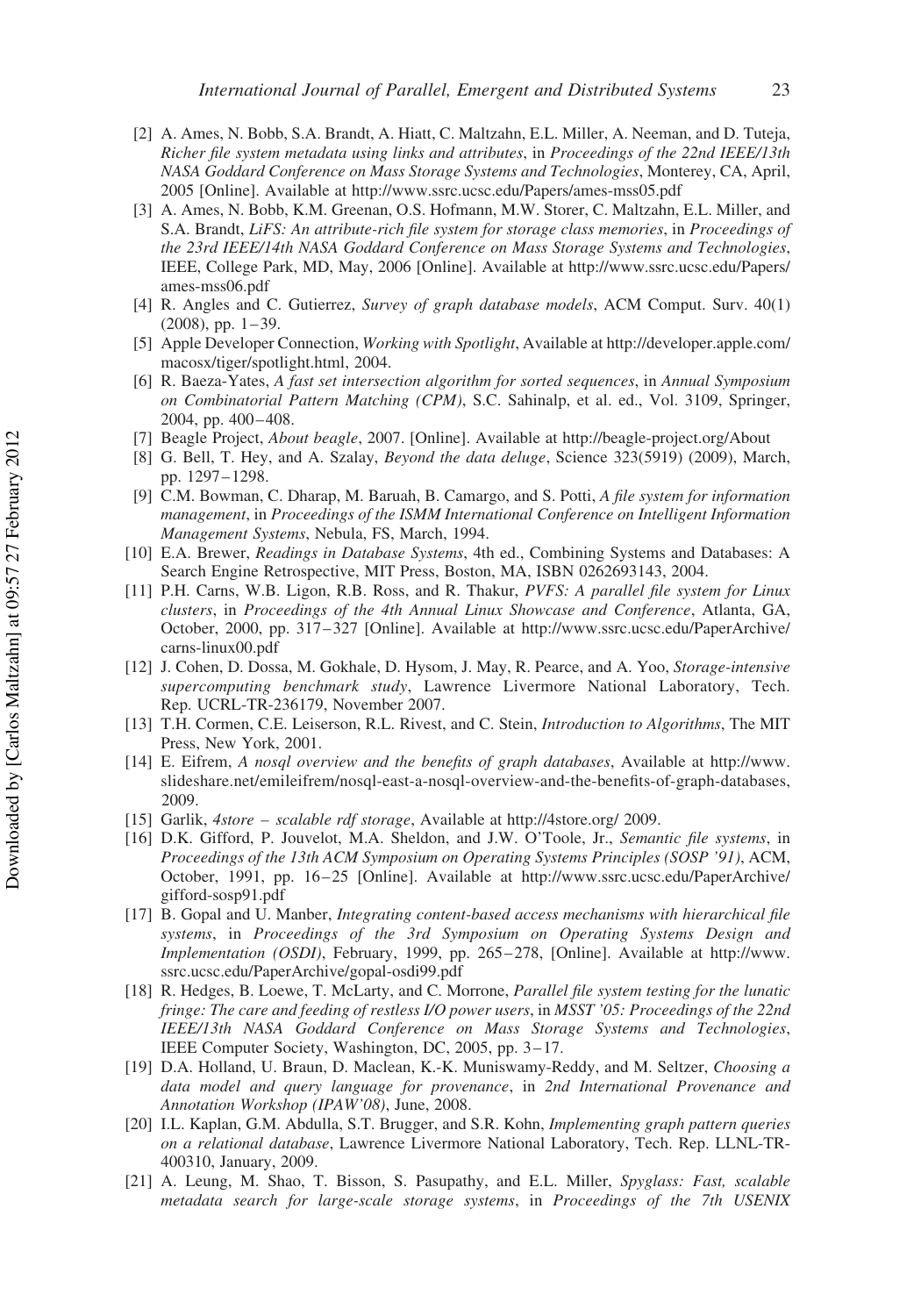Conference on File and Storage Technologies (FAST). February, 2009, pp. 153– 166 [Online]. Available at<http://www.ssrc.ucsc.edu/Papers/leung-fast09.pdf>

- [22] G. Malewicz, M.H. Austern, A.J. Bik, J.C. Dehnert, I. Horn, N. Leiser, and G. Czajkowski, Pregel: A system for large-scale graph processing, in SIGMOD '10: Proceedings of the 2010 International Conference on Management of Data, ACM, New York, NY, 2010, pp. 135–146.
- [23] J.C. Mogul, Representing information about files, Stamford Univ. Department of CS, Tech. Rep. 86-1103, Mar 1986, Ph.D. Thesis.
- [24] MSDN Indexing service, Available at [http://msdn.microsoft.com/en-us/library/aa163263.aspx,](http://msdn.microsoft.com/en-us/library/aa163263.aspx) [2008.](http://msdn.microsoft.com/en-us/library/aa163263.aspx)
- [25] K.-K. Muniswamy-Reddy, D.A. Holland, U. Braun, and M.I. Seltzer, *Provenance-aware* storage systems, in Proceedings of the 2006 USENIX Annual Technical Conference, 2006, pp. 43 –56.
- [26] N. Technology, The neo database, Available at [http://dist.neo4j.org/neo-technology](http://dist.neo4j.org/neo-technology-introduction.pdf)[introduction.pdf, 2006.](http://dist.neo4j.org/neo-technology-introduction.pdf)
- [27] N. Nethercote and J. Seward, Valgrind: A framework for heavyweight dynamic binary instrumentation, SIGPLAN Not. 42 (2007), June, pp. 89–100 [ Online]. Available at [http://doi.](http://doi.acm.org/10.1145/1273442.1250746) [acm.org/10.1145/1273442.1250746](http://doi.acm.org/10.1145/1273442.1250746)
- [28] B.C. Neuman, The prospero file system: A global file system based on the virtual system model, Comput. Syst. 5(4) (1992), pp. 407– 432 [Online]. Available: citeseer.ist.psu.eduneuman92 prospero.html.
- [29] T. Neumann and G. Weikum, The RDF-3X engine for scalable management of RDF data, VLDB J. 19(1) (2010), pp. 91 –113.
- [30] Y. Padioleau and O. Ridoux, A logic file system, in Proceedings of the 2003 USENIX Annual Technical Conference, San Antonio, TX, June, 2003, pp. 99 – 112 [Online]. Available at [http://](http://www.ssrc.ucsc.edu/PaperArchive/padioleau-usenix03.pdf) [www.ssrc.ucsc.edu/PaperArchive/padioleau-usenix03.pdf](http://www.ssrc.ucsc.edu/PaperArchive/padioleau-usenix03.pdf)
- [31] B. Pfaff, An introduction to binary search trees and balanced trees, [ftp://ftp.gnu.org/pub/](ftp://ftp.gnu.org/pub/gnu/avl/avl-2.0.2.pdf.gz) [gnu/avl/avl-2.0.2.pdf.gz, Free Software Foundation, inc., 2004.](ftp://ftp.gnu.org/pub/gnu/avl/avl-2.0.2.pdf.gz)
- [32] E. Prud'hommeaux and A. Seaborne, SPARQL query language for RDF, Available at [http://](http://www.w3.org/TR/rdf-sparql-query/) [www.w3.org/TR/rdf-sparql-query/, 2007.](http://www.w3.org/TR/rdf-sparql-query/)
- [33] M.J. Raddick and A.S. Szalay, *The universe online*, Science 329(5995) (2010), pp. 1028-1029.
- [34] M.A. Rodriguez, http://www.slideshare.net/slidarko/graph-databases-and-the-future-of-largesc ale-knowledge-management, 2009.
- [35] B. Salmon, S.W. Schlosser, L.F. Cranor, and G.R. Ganger, Perspective: Semantic data management for the home, in Fast09, M.I. Seltzer and R. Wheeler, eds., USENIX, 2009, pp. 167– 182 [Online]. Available at [http://dblp.uni-trier.de/db/conf/fast/fast2009.html#Sal](http://dblp.uni-trier.de/db/conf/fast/fast2009.html#SalmonSCG09)[monSCG09](http://dblp.uni-trier.de/db/conf/fast/fast2009.html#SalmonSCG09)
- [36] M. Schulz, Personal communication, November, 2010.
- [37] S. Sechrest and M. McClennen, Blending hierarchical and attribute-based file naming, in Proceedings of the 12th International Conference on Distributed Computing Systems (ICDCS '92), Yokohama, Japan, 1992, pp. 572–580.
- [38] M. Seltzer and N. Murphy, *Hierarchical file systems are dead*, in *Proceedings of the 12th* Workshop on Hot Topics in Operating Systems (HOTOS'09), Monte Verita, Switzerland, 2009.
- [39] C.A.N. Soules and G.R. Ganger, Connections: Using context to enhance file search, in Proceedings of the 20th ACM Symposium on Operating Systems Principles (SOSP '05), ACM Press, New York, NY, 2005, pp. 119– 132.
- [40] A.S. Szalay, J. Gray, A.R. Thakar, P.Z. Kunszt, T. Malik, J. Raddick, C. Stoughton, and J. vandenBerg, The SDSS skyserver: Public access to the sloan digital sky server data, in SIGMOD '02: Proceedings of the 2002 ACM SIGMOD International Conference on Management of Data, ACM, New York, NY, 2002, pp. 570-581.
- [41] M. Szeredi, File System in User Space README, Available at [http://www.stillhq.com/](http://www.stillhq.com/extracted/fuse/README) [extracted/fuse/README, 2003.](http://www.stillhq.com/extracted/fuse/README)
- [42] T. K. Institute, Open –speedshop overview, Available at [http://www.openspeedshop.org/wp/,](http://www.openspeedshop.org/wp/) [2011.](http://www.openspeedshop.org/wp/)
- [43] C. Vicknair, M. Macias, Z. Zhao, X. Nan, Y. Chen, and D. Wilkins, A comparison of a graph database and a relational database: a data provenance perspective, in Proceedings of the 48th Annual Southeast Regional Conference, Ser. ACM SE '10, ACM, New York, NY, 2010, pp. 42:1– 42:6. [Online]. Available at<http://doi.acm.org/10.1145/1900008.1900067>